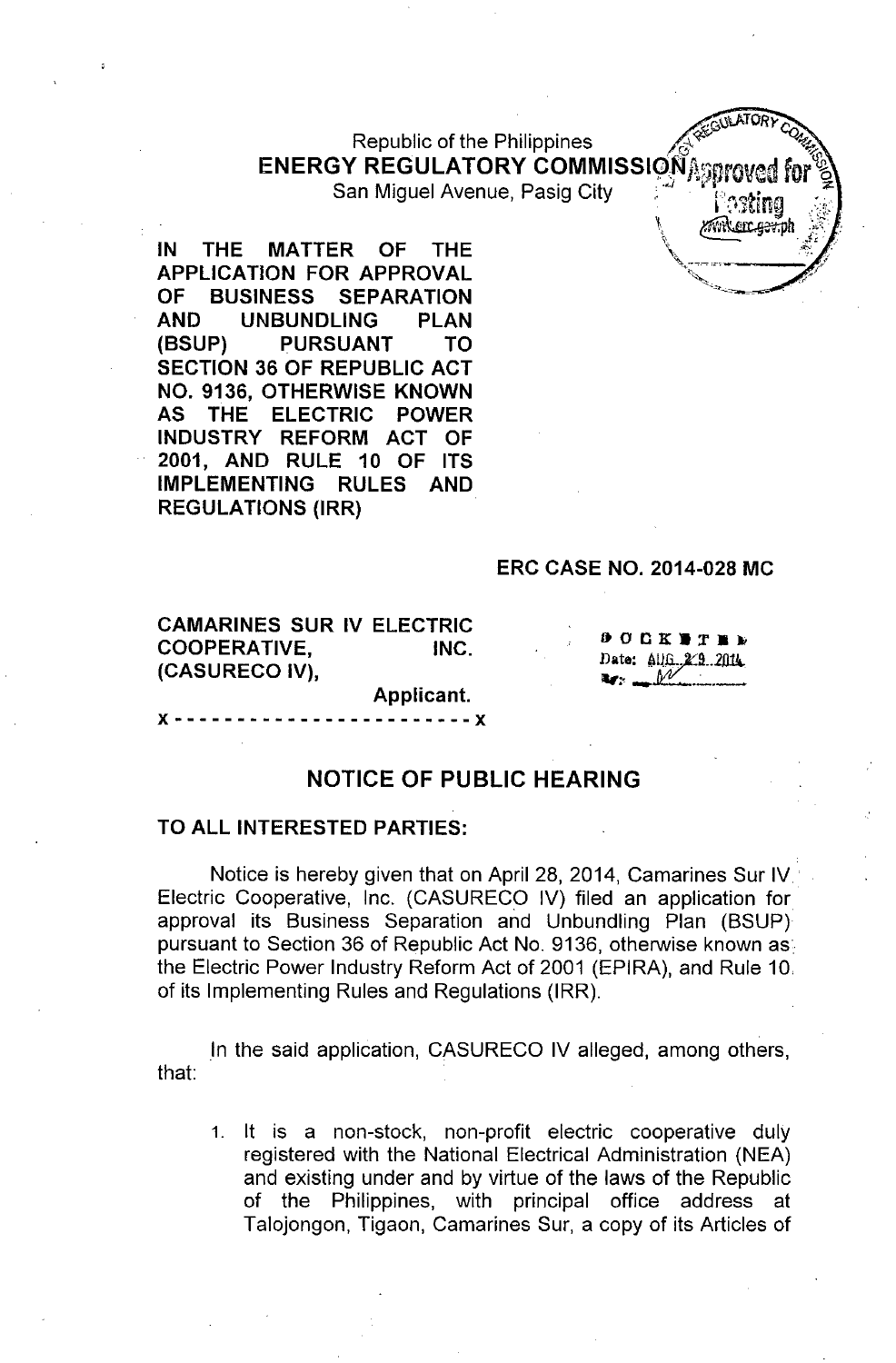Incorporation is attached to the instant application and marked as Annex "A";

- 2. It is the exclusive franchise holder authorized to operate and distribute electric power and/or service to nine (9) municipalities, namely: (1) Ocampo, (2) Tigaon, (3) Sagnay, (4) Goa, (5) San Jose, (6) Lagonoy, (7) Presentacion, (8) Caramoan, and (9) Garchitorena, with 258 barangays, all in the province of Camarines Sur with a total land area of 1.526.37 km<sup>2</sup>. A copy of its Certificate of Franchise issued by the National Electrification Commission is attached and marked as Annex "B":
- 3. It is represented herein by its General Manager, Atty. Veronica T. Briones, CPA, by virtue of Board Resolution Nos. 120-2012 to 122-2012 which are attached to the instant application as Annexes "C" to "C-2";
- 4. The instant application is for the establishment of business separation and unbundling plan in compliance with the provisions of Section 36 of Republic Act NO.9136 and Rule 10 of its IRR which provides that:
	- "Any electric power industry participants are required to structurally and functionally unbundle its business activities and rates in accordance with the sectors as identified in Section 5 hereof. The ERC shall ensure full compliance with this provision."
- 5. As such, all electric power industry participants are required to structurally and functionally unbundle its business activities into generation, transmission, distribution and supply. Furthermore, these activities are likewise required to be unbundled into regulated and non-regulated;
- 6. Pursuant to the foregoing provision of RA 9126 and Rule 10 of its IRR, the Commission promulgated Resolution No. 49, Series of 2006 otherwise known as "Business Separation Guidelines as Amended" as well as Resolution NO.7, Series of 2012, Adopting the Accounting and Cost Allocation Manual (ACAM) for the Electric Cooperatives, it is submitting herewith for the evaluation and approval of the Commission, its proposed BSUP;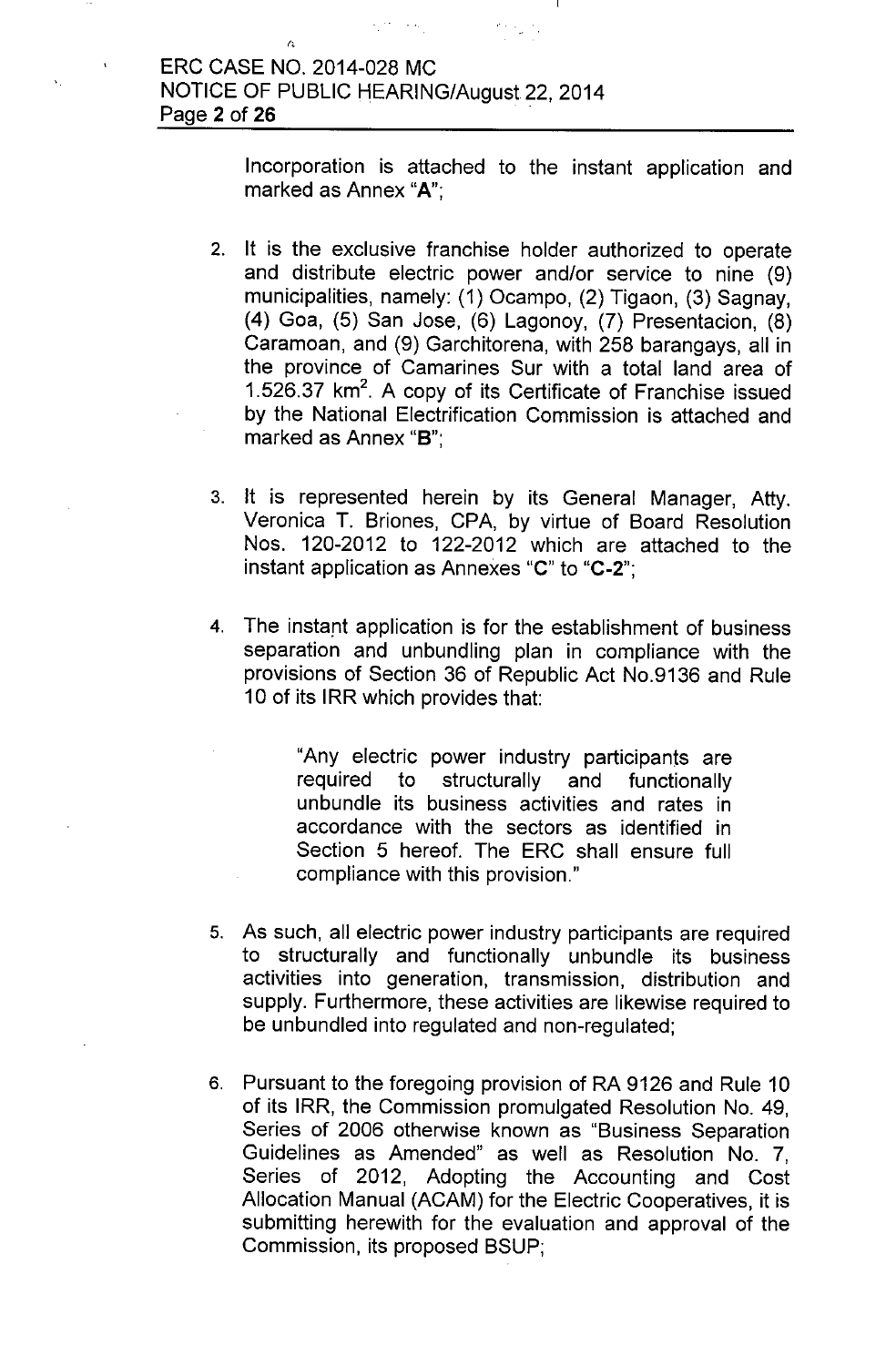- 7. Its BSUP provides for the business separation, structural and functional unbundling of its business activities, with the end view of separating its distribution activities into appropriate business segments and to have a clear separation of operations and accounts between its regulated and non-regulated activities;
- 8. In so doing, it issued Board Resolution No. 122A-2013 approving the application of the BSUP and authorizing the management to apply the same to Commission. A copy of its Board Resolution No. 122A-2013 is hereto attached and marked as Annex "D":
- 9. Its proposed BSUP which is accordance with Business Separation Guidelines is attached hereto and marked as Annex "E":
- 10. Its proposed BSUP is composed of the following sections, to wit:

#### **SECTION 1 DETAILS OF CURRENT STRUCTURES**

#### **Section 1.1 EC PROFILE**

#### **a. EC BACKGROUND**

CASURECO IV was officially registered with the NEA and incorporated as a non-stock, non-profit membership on February 18, 1977 under Registration No. 81 by virtue of Presidential Decree No. 269 as amended by Presidential Decree No. 1645.

It was organized through the initiative and representations made by Governor Felix A. Fuentebella with the assistance of NEA, in his desire to hasten the electrification program in the third district of Camarines Sur.

For its Service Area, it covers nine (9) municipalities, namely, Ocampo, Tigaon, Sagnay, Goa, San Jose, Lagonoy, Presentacion, Caramoan and Garchitorena, with 258 barangays, all in the province of Camarines Sur with a total land area of 1.526.37 km $^2$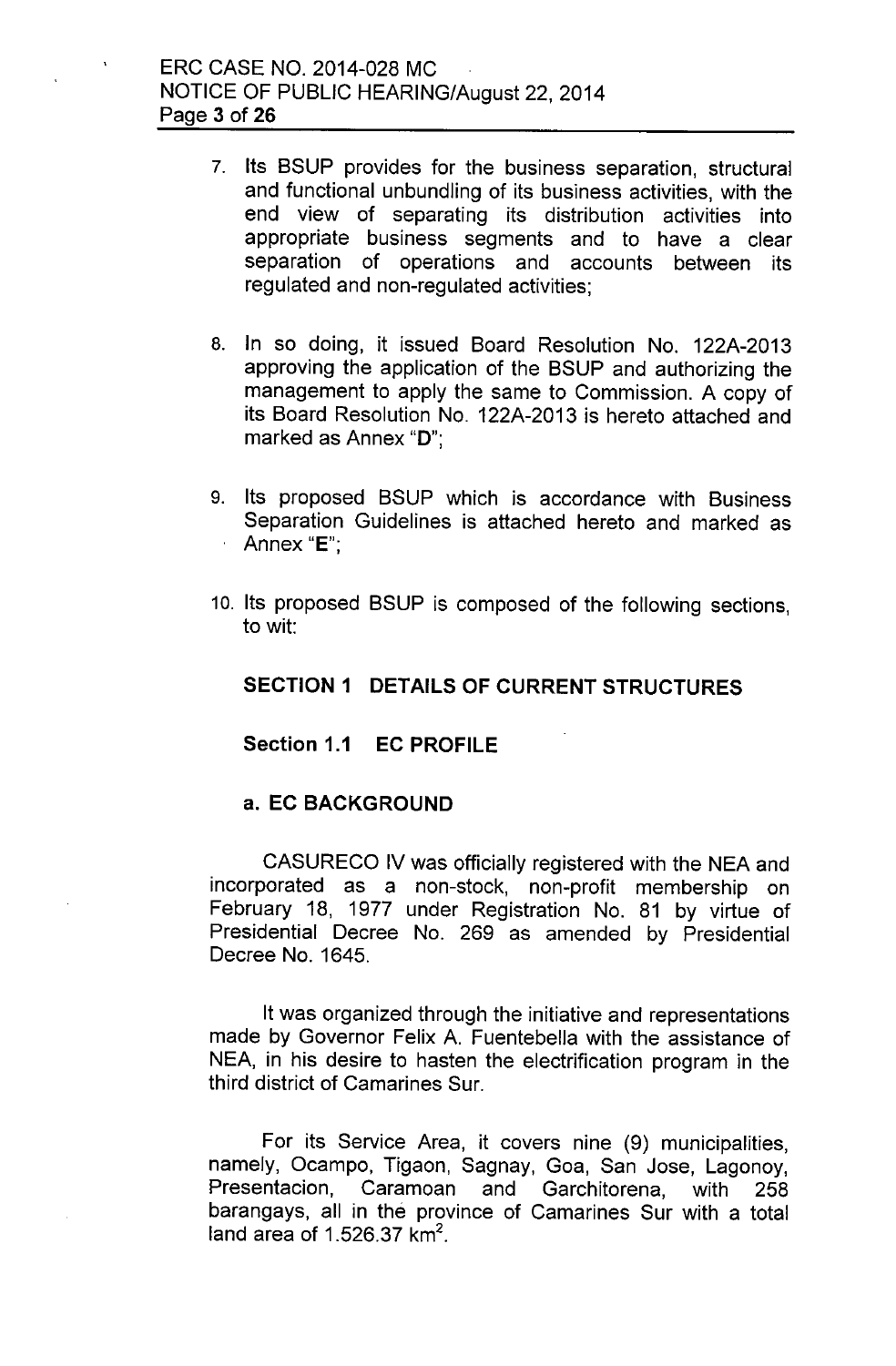Its business address is Talojongon, Tigaon, Camarines Sur 4420 with telephone numbers (054) 452-3085, (054) 452- 3899 and (054) 452-3840 and electronic mail address (e-mail) at [cs4ec77@yahoo.com.](mailto:cs4ec77@yahoo.com.) .

As of December 31, 2011, it has a total energy in kWh and peso sales of 30,399,562.00 and #330,499,885.00, respectively. It purchases Ninety Percent (90%) of its power from Aboitiz Power Renewals, Inc. (APRI) while the Ten Percent (10%) from Wholesale Electricity Spot Market (WESM).

As of December 31, 2011, herein under is the pie chart showing the number of consumers per municipalities:



Herein under is the Summary of the Number of Billed Consumers per Districts as of December 31, 2011, to wit:

| Name of<br><b>Districts</b> | # of Billed<br><b>Consumers</b> | Percentage |
|-----------------------------|---------------------------------|------------|
| 1.Ocampo                    | 5,028                           | 12.64%     |
| 2.Tigaon                    | 6,071                           | 15.27%     |
| 3.Sagnay                    | 3,049                           | 7.67%      |
| 4.Goa                       | 6,979                           | 17.55%     |
| 5.San Jose                  | 5,248                           | 13.20      |
| 6.Lagonoy                   | 6,026                           | 15.15%     |
| 7.Caramoan                  | 3,996                           | 10.05%     |
| 8.Garchitorena              | 1,470                           | 3.70%      |
| 9. Presentacion             | 1,896                           | 4.77%      |
| <b>TOTAL</b>                | 39,763                          | 100.00%    |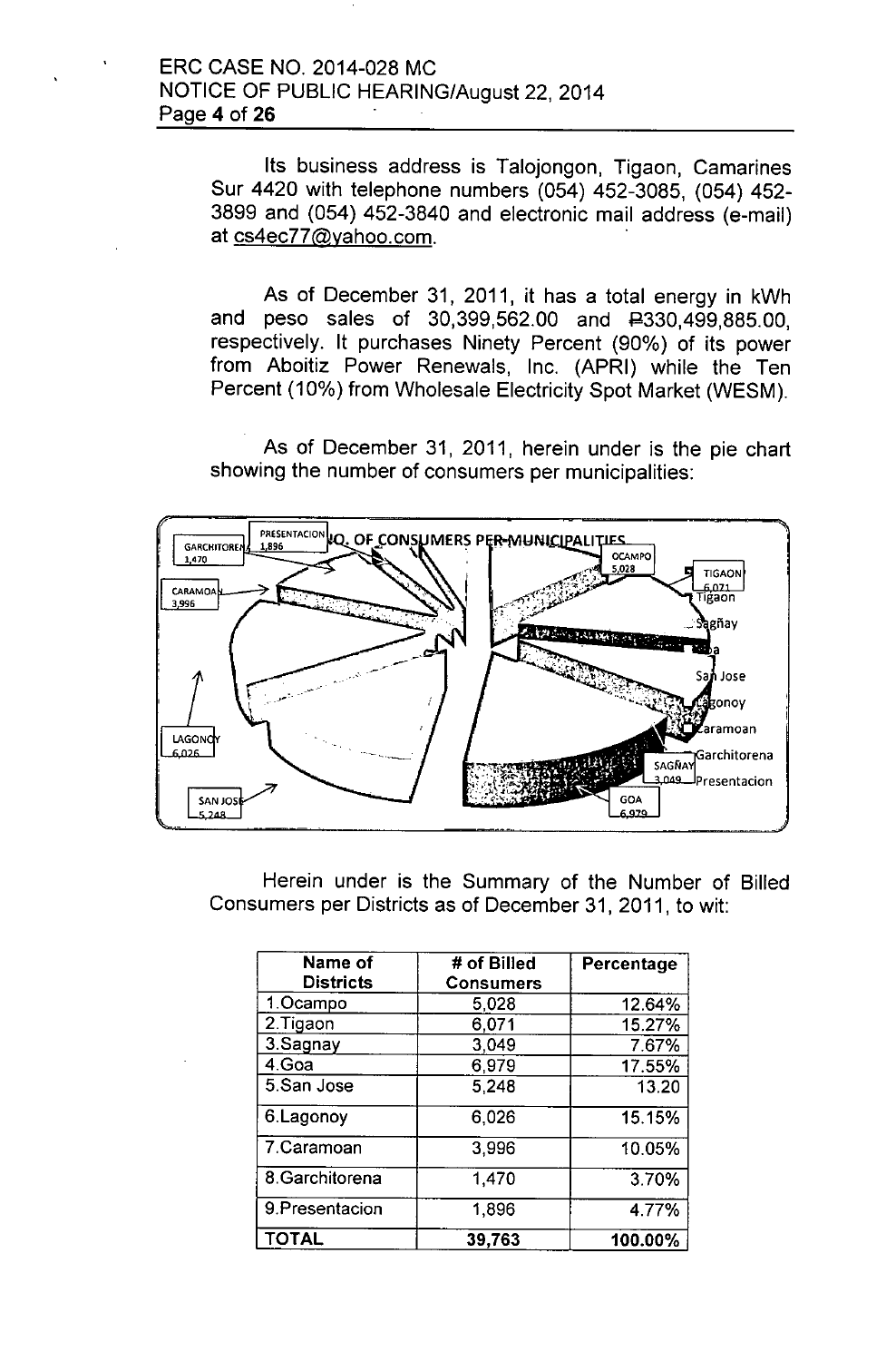, < ,

Clearly, the Municipality of Goa has the biggest number of billed consumers with 17.55%, followed by Tigaon with 15.27%, and Garchitorena has lowest number of consumer with 3.70%.

As of December 31, 2011, herein under is the pie chart showing the number of consumers per customer type:



Below is the Summary of the Number of Billed Consumers per Customer Type as of December 31, 2011, to wit:

| Name of<br><b>Districts</b> | # of Billed<br><b>Consumers</b> | Percentage |
|-----------------------------|---------------------------------|------------|
| 1.Residential               | 37,088                          | 93.27%     |
| 2.Low Voltage               | 2,671                           | 6.72%      |
| 3. High Voltage             |                                 | 0.01%      |
| <b>TOTAL</b>                | 39,763                          | 100.00%    |

Evidently, it has total billed consumers of 39,763, of which majority or 93.27% are residential consumers. The 6.72% of which pertains to low voltage consumers, composed of public building, commercial, industrial and street lights consumers. The smallest consumer type is the high voltage, they are composed of 4 Industrial consumers or 0.01% percent only.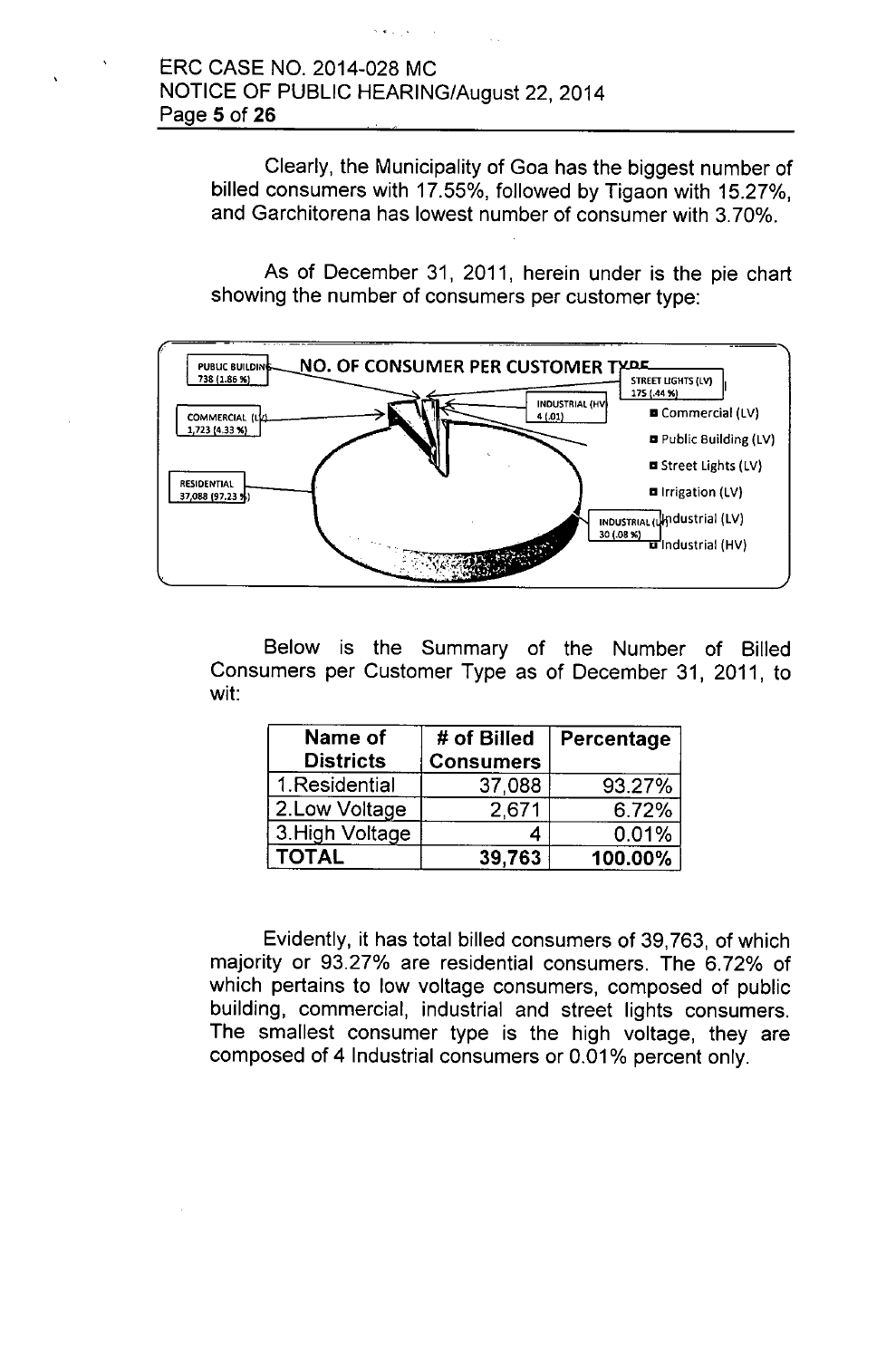As of December 31, 2011, herein under is the Summary Sales per Customer type, to wit:

| <b>Class of</b><br><b>Service</b> | Sales in KWh  | $\%$     | <b>Sales in Pesos</b> | %       |
|-----------------------------------|---------------|----------|-----------------------|---------|
| Residential                       | 19,903,915.00 | 65.47 %  | 224,720,706.00        | 67.99 % |
| Low Voltage                       |               |          |                       |         |
| Commercial                        | 5,495,571.00  | 18.08 %  | 55,397,800.00         | 16.76 % |
| Industrial                        | 922,649.00    | 3.04%    | 8,989,559.00          | 2.72 %  |
| Irrigation                        | 5,8926.00     | .19 %    | 586,274.00            | 0.18%   |
| Public Bldgs.                     | 2,577,843.00  | 8.48%    | 25,939.848.00         | 7.85 %  |
| St. Lights                        | 421,450.00    | 1.39 %   | 4,316,772.00          | 1.31%   |
| <b>High Voltage</b>               |               |          |                       |         |
| Industrial                        | 1.019,508.00  | 3.35 %   | 10,548,926.00         | 3.19 %  |
| TOTAL                             | 30,399,562.00 | 100.00 % | 330.499.885.00        | 100.00% |

As of December 31, 2011, it has Two Hundred One (201) employees assigned to different departments and area services divisions, to wit:

| <b>Name of Departments/</b><br><b>Area Services</b> | No. of<br><b>Employees</b><br><b>Assigned</b> |  |
|-----------------------------------------------------|-----------------------------------------------|--|
| 1. Office of the General Manager                    |                                               |  |
| 2. Internal Audit Department                        | 2                                             |  |
| 3. Finance Services Department                      | 58                                            |  |
| 4. Institutional Services Department                | 23                                            |  |
| 5. Technical Services Department                    | 67                                            |  |
| 6. Area Services Divisions                          | 45                                            |  |
| <b>TOTAL</b>                                        | 201                                           |  |

#### Section 1.2 ORGANIZATIONAL STRUCTURES

It has implemented Management Tools for 2003 Reorganization with Board Resolution No. 93-2003 dated September 22, 2003 which was approved by NEA on October 3, 2003 and with approved salary adjustments effective July 1, 2005 and September 2011.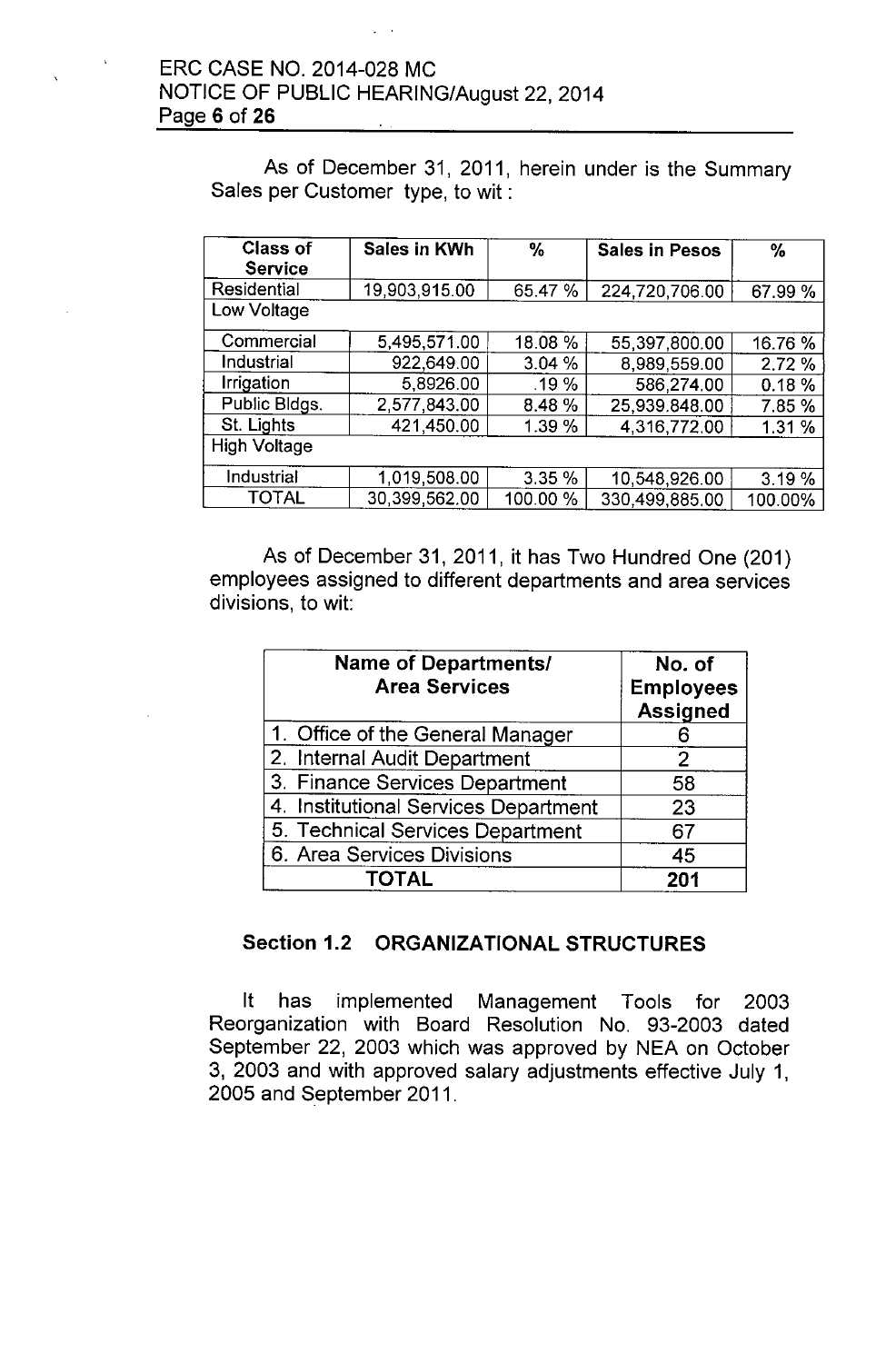Herein under is its approved organization structure, to wit:



Based on the foregoing approved organization structure, its Member Consumers occupy the highest level, followed by the Board of Directors representing the Nine (9) districts/municipalities within its franchise area, the General Manager and the four (4) departments and two (2) area services division.

Its Board of Directors is duly elected by district as mandated in its By-laws. The Board's primary function is to provide the direction of the Cooperative through the formulation and adoption of guidelines, policies, rules and regulations. The operational management is vested upon the Office of the General Manager and management staffs of various departments.

Its approved organizational structure has four (4) departments and two (2) area services divisions. They are comprised of the Internal Audit Department (lAD), Finance Services Department (FSD), Institutional Services Department (ISO), Technical Services Department (TSD) and Area Services Division (ASD). It has One Hundred Fifty Two (152) approved plantilla positions.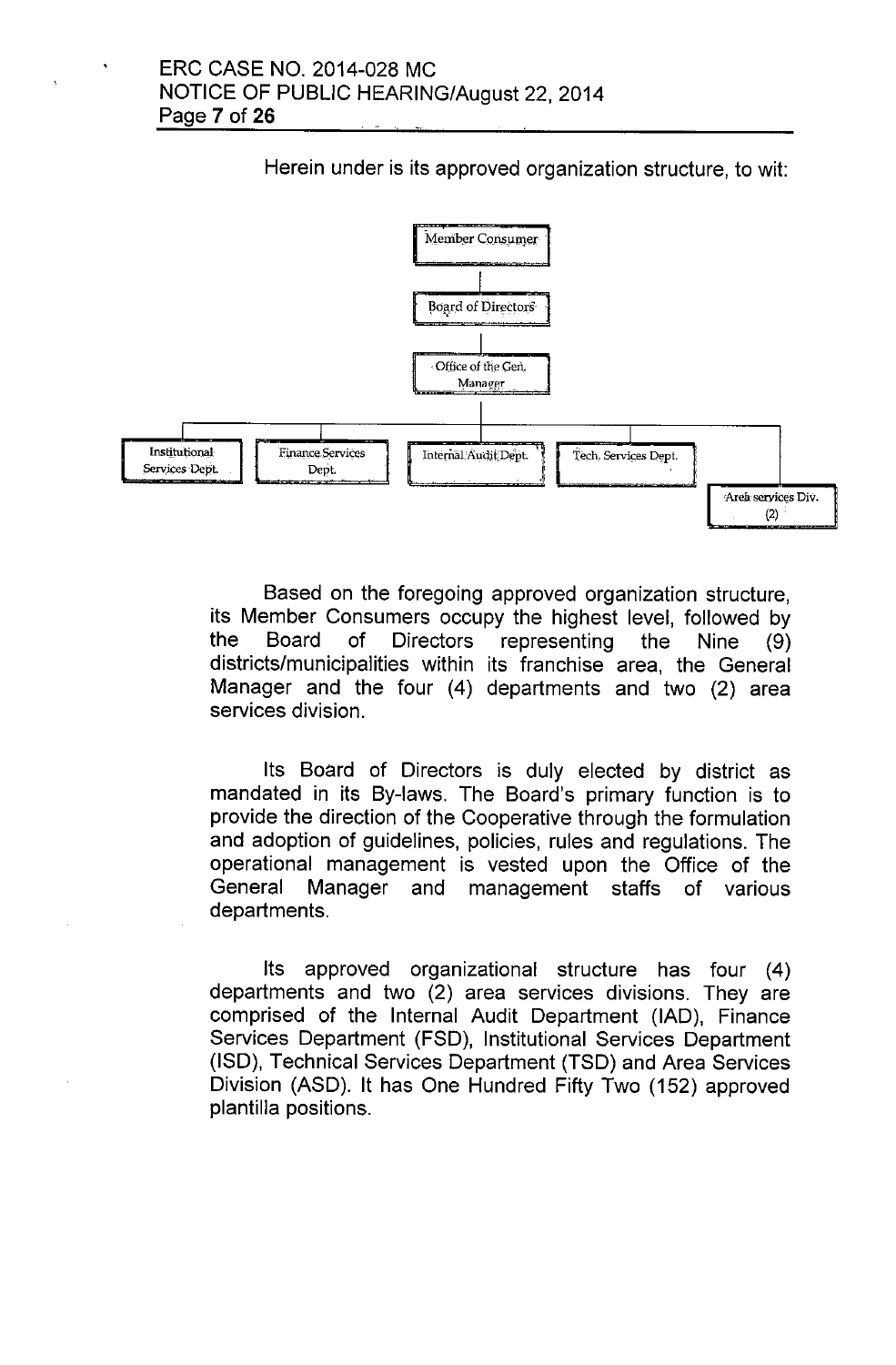#### 1. OFFICE OF THE GENERAL MANAGER

The Office of the General Manager ensures implementation of NEA and Cooperative (Coop.) policies, guidelines, memoranda and rules and regulations. It coordinates with the different departments on the preparation of annual work plan and sees to it that all Coop. planned targets, activities and projects are efficiently accomplished on time at the least possible cost. He also updates Board and NEA on Coop. operations and plans feasibility of projects.

## 2. INTERNAL AUDIT DEPARTMENT

The Internal Audit Department is comprised of Operation/Financial Auditor, Technical Auditor and Audit Staff.

The Internal Audit Department assists the management in attaining efficient operation by adherence to Coop.'s guidelines and operating policies, determines the reliability of financial and technical data produced and the effectiveness of the internal control system, reveals and corrects inefficient operations. They are also responsible for providing the necessary information and data on financial operations/trends which will guide the management in setting up objectives, procedures for better operating performance and basis for decision making.

#### 3. INSTITUTIONAL SERVICES DEPARTMENT

The Institutional Services Department is composed of two (2) divisions namely, Customer Services Division and HRD and Administrative Division.

It is responsible for advising the General Manager in all institutional matters which will enhance the customer's awareness of coop programs and policies as well as to promote the employee's welfare, develop programs which will enhance membership awareness and participation in the coop objectives. They must possess strong leadership qualities exemplifying a sound physical and mental disposition with the highest sense of values in integrity, morality, honesty, hard work and effective public service.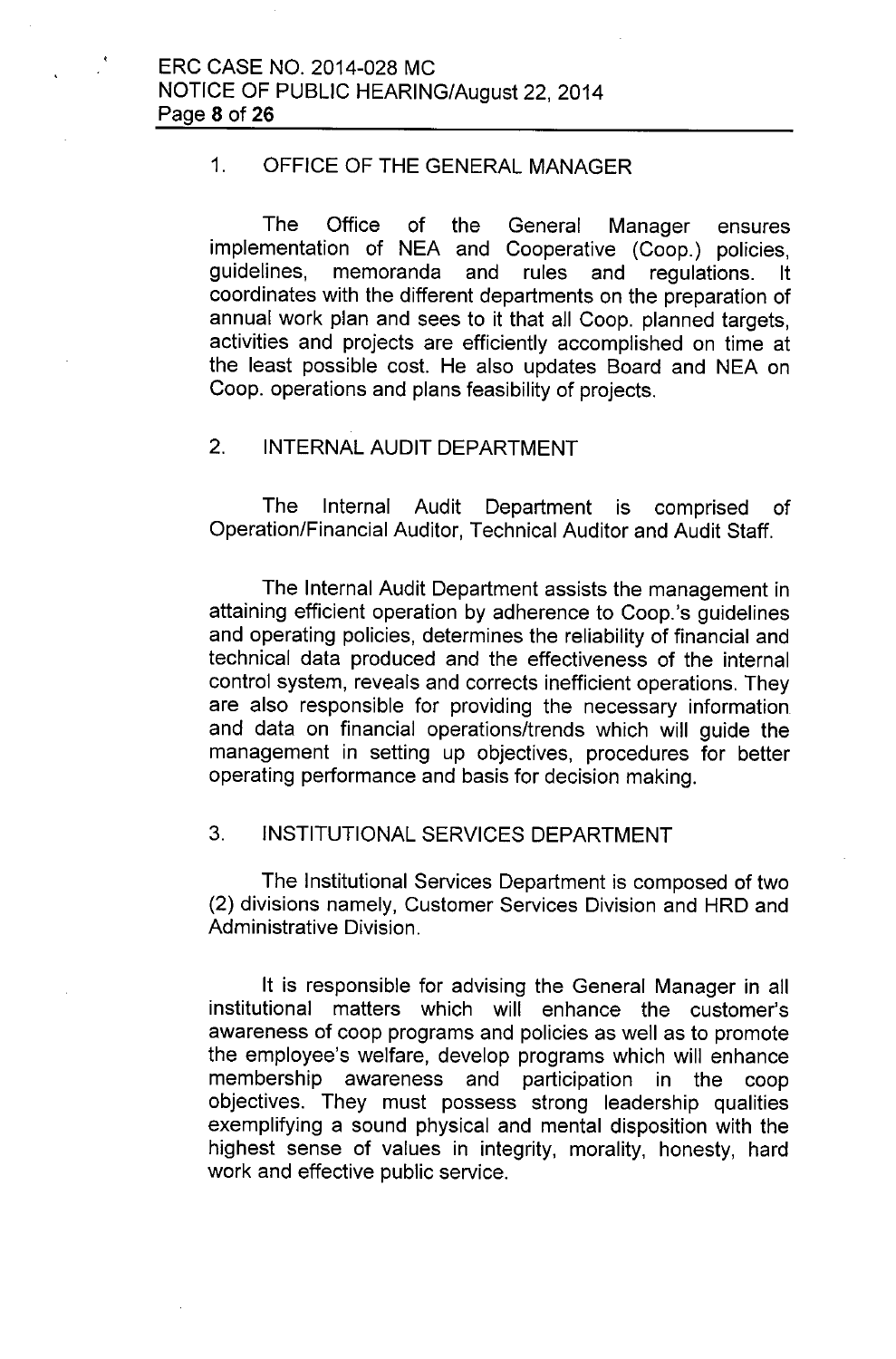#### 4. FINANCE SERVICES DEPARTMENT

The Finance Services Department (FSD) is also composed of three (3) divisions namely, Accounting Division, Consumer Accounts Division and Cashiering/Collection Division.

The Finance Services Department is responsible in advising and assisting the General Manager in the efficient operation of the Cooperative through budgetary controls, financial projections, cash management and data processing. Also, for planning, organizing, coordinating, controlling, directing and evaluating the operations of the FSD. And, the FSD is responsible for maintaining adequate accounting records and control which will enable the Board of Directors and the General Manager to measure past performance, determine current status and project future operations.

#### 5. TECHNICAL SERVICES DEPARTMENT

The Technical Services Department is also composed of two (2) divisions namely, Line Operation and Construction Division and System Planning and System Loss Reduction Division.

The Technical Services Department is responsible for advising and assisting the General Manager on all technical matters. In-charge in the construction of systems facilities according to approved technical standards which will provide adequate, safe and economical electric service to all consumers within the coverage area. Also, it trains and maintains an adequate work force for an efficient and continues electric service.

#### 6. AREA SERVICES DEPARTMENT

The Area Services Office is composed of Area II and Area III. Area II covers the municipalities of Goa, Lagonoy, San Jose and Presentacion, while Area III covers the coastal municipalities of Caramoan and Garchitorena and North Lagonoy.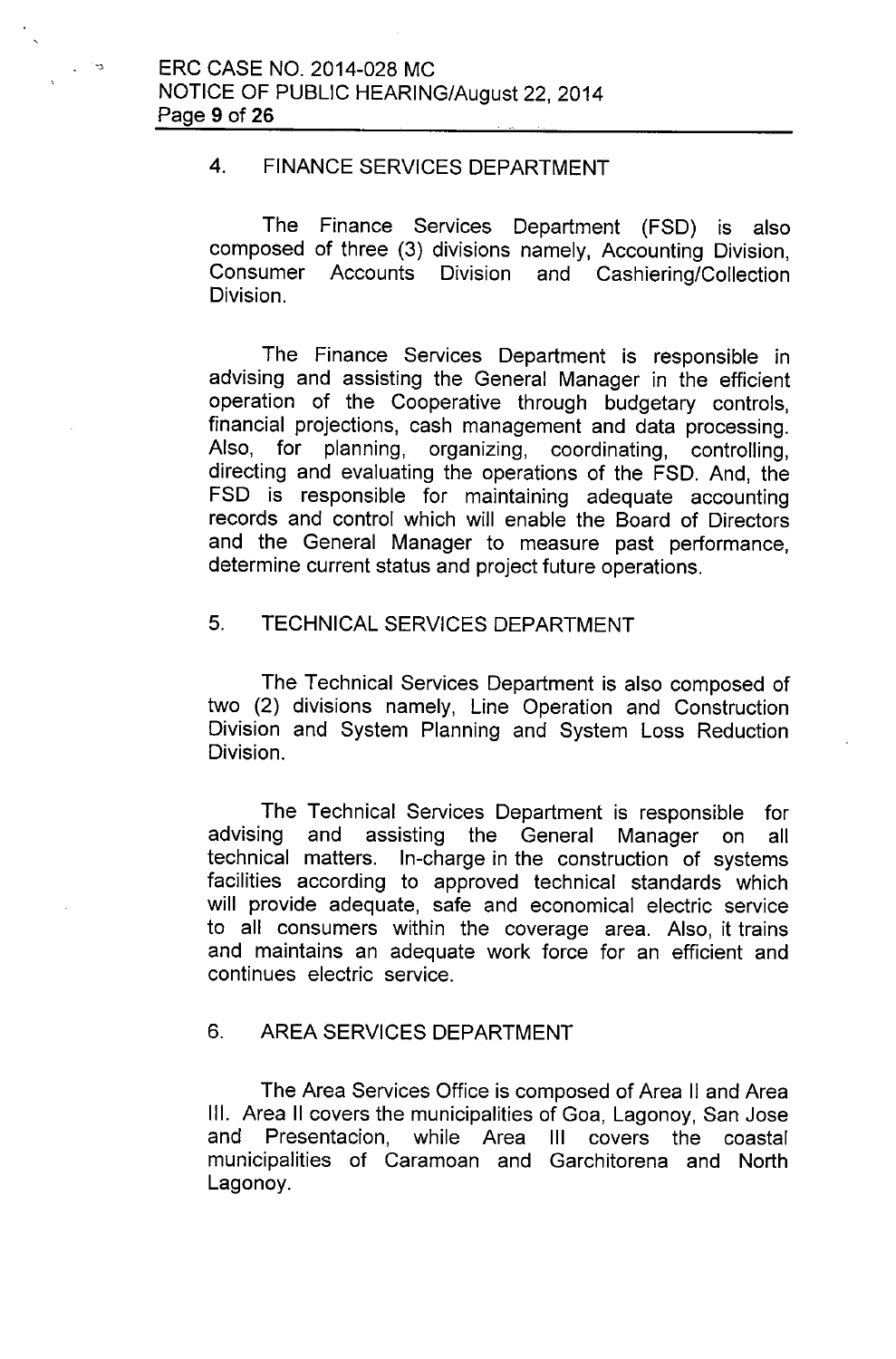They are responsible for attaining monthly targets on collection, prompt and accurate meter reading and attending to customers request for electric service and maintenance of lines, supervision of area employees to develop efficient job performance.

#### Section 1.3 ORGANIZATIONAL STRUCTURES

#### a. Business process on Meter Reading and Billing *(Annex* 1.3.1 of *the BSUP)*

This process starts at the Consumer Accounts Division through Billing Section by preparing and printing of Meter reading sheets (manual system) and downloading data to the Meter reading Gadgets (read and bill system).The MRS and gadgets is issued to the assigned Meter Reader/Collectors of different routes. It currently uses PSION and Honeywell gadgets during meter reading. The read and bill system is used in mainland areas while manual reading is for Coastal areas of Presentacion, Caramoan, Garchitorena & North Lagonoy. The reading of kWh meters starts on the 26<sup>th</sup> day of the month until the 1<sup>st</sup> day of the succeeding month (7 days) and is automatically uploaded (read & bill system) & encoded (manual system) to the EBS Program. The process ends by extracting & generating summary of sales which is submitted to Accounting Division for recording.

#### b. Business process on Collections and Deposits *(Annex* 1.3.2& 1.3.3)

It has two types of business process in terms of Collection. They are called automated or on-line collection & non-automated collection.

It is implementing on-line collection thru Wide area networking (WAN) and has created additional four (4) collection centers in order to hasten service & collection efficiency aside from the main and area office in Tigaon & Goa respectively. Collection centers are located at Ocampo, Sangay, San Jose, & Lagonoy. The on-line collection is materialized thru the help of the acquired wireless communication using Motorola PTP 54300 gadgets with a total reach of 100 kms. line of sight. It covers from the municipalities of Ocampo - Presentacion area.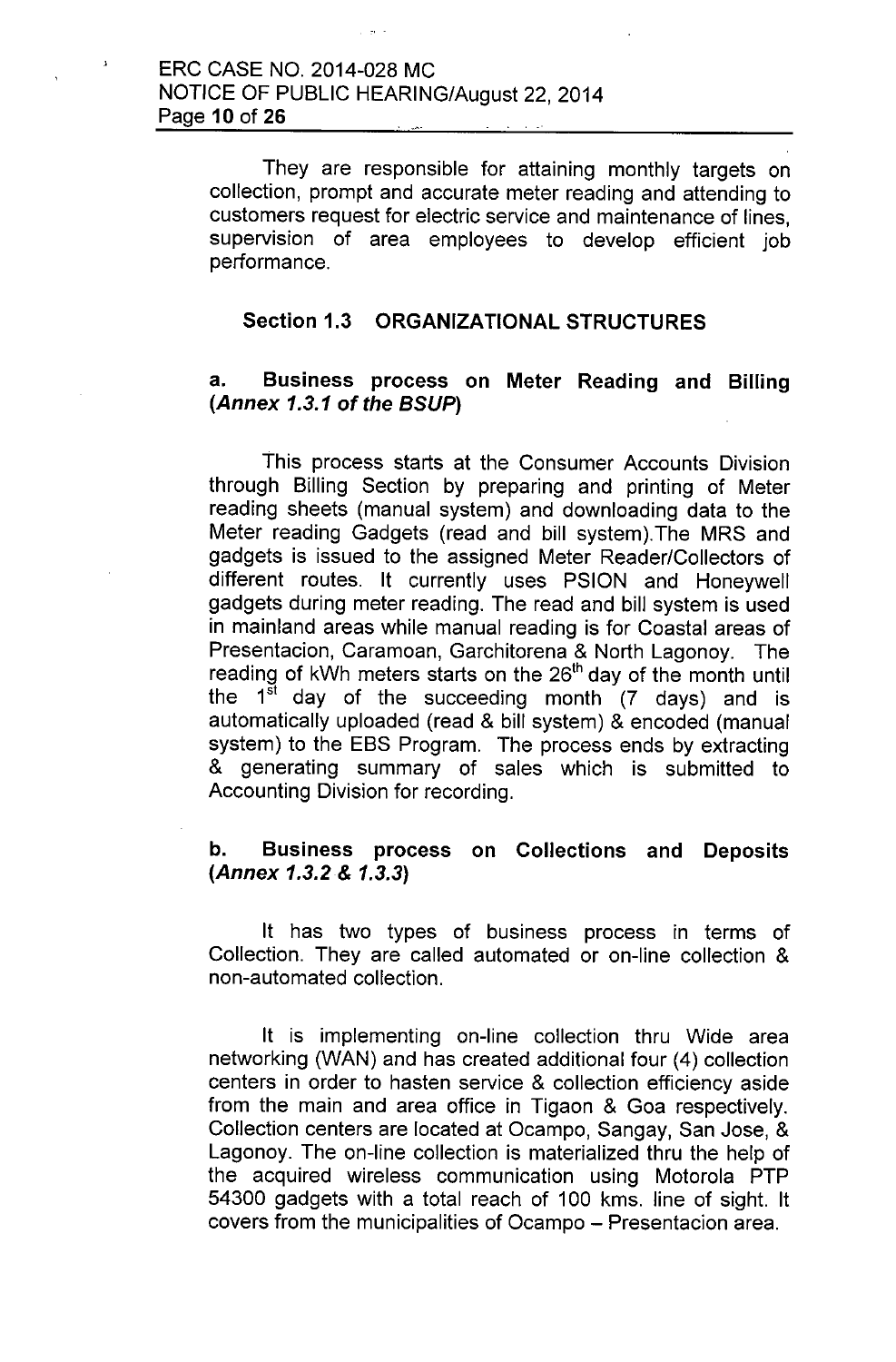Collection in Presentacion is semi-automated only considering that on-line collection were not yet materialized due to lack of office location. Meter Reader/Collectors regularly visits the consumers for roving then remits it collection to Goa sub-office.

Non-automated or manual collection is applied in the coastal areas of Caramoan, Garchitorena, and North Lagonoy. The process starts when the Bill custodian issues Official Electric Bill receipt and statement of accounts to meter reader/collectors for roving collections. The meter/reader collector remits its collections including the uncollected OEBRs. All collections and Daily collection reports are remitted and submitted to main office on a weekly basis for deposits and recording.

#### c. Business process on *Consumers(Annex* 1.3.4 - 1.3.6) Disconnection of

It has three (3) business processes for disconnection of consumers. They are the process on Disconnection for nonpayment of power bills, non-payment for apprehension assessment & consumers with illegal reconnection.

c.1 Disconnection of consumers for non-payment of power bills follows the Coop. policy that consumers are given Five (5) days to settle its obligation without surcharges and additional Forty-eight (48) hours before disconnection of electric service. The EBS program will print the summary list of delinquent consumers for disconnection and issue the list to disconnectors. Daily accomplishments of disconnectors are submitted to complaint desk officer for tagging to EBS program. The disconnection activities has a duration of 11 days in a month.

c.2 Disconnection of consumers for non-payment of apprehension assessment cost follows the same policy except that consumers were given consideration thru settlement arrangement through promissory notes. The process starts when Finance Services Department prepares summary list of apprehended for disconnections and forward it to disconnectors. Daily accomplishments of disconnectors are submitted to complaint desk officer for tagging to EBS program. The disconnection activities have duration of 3 days in a month.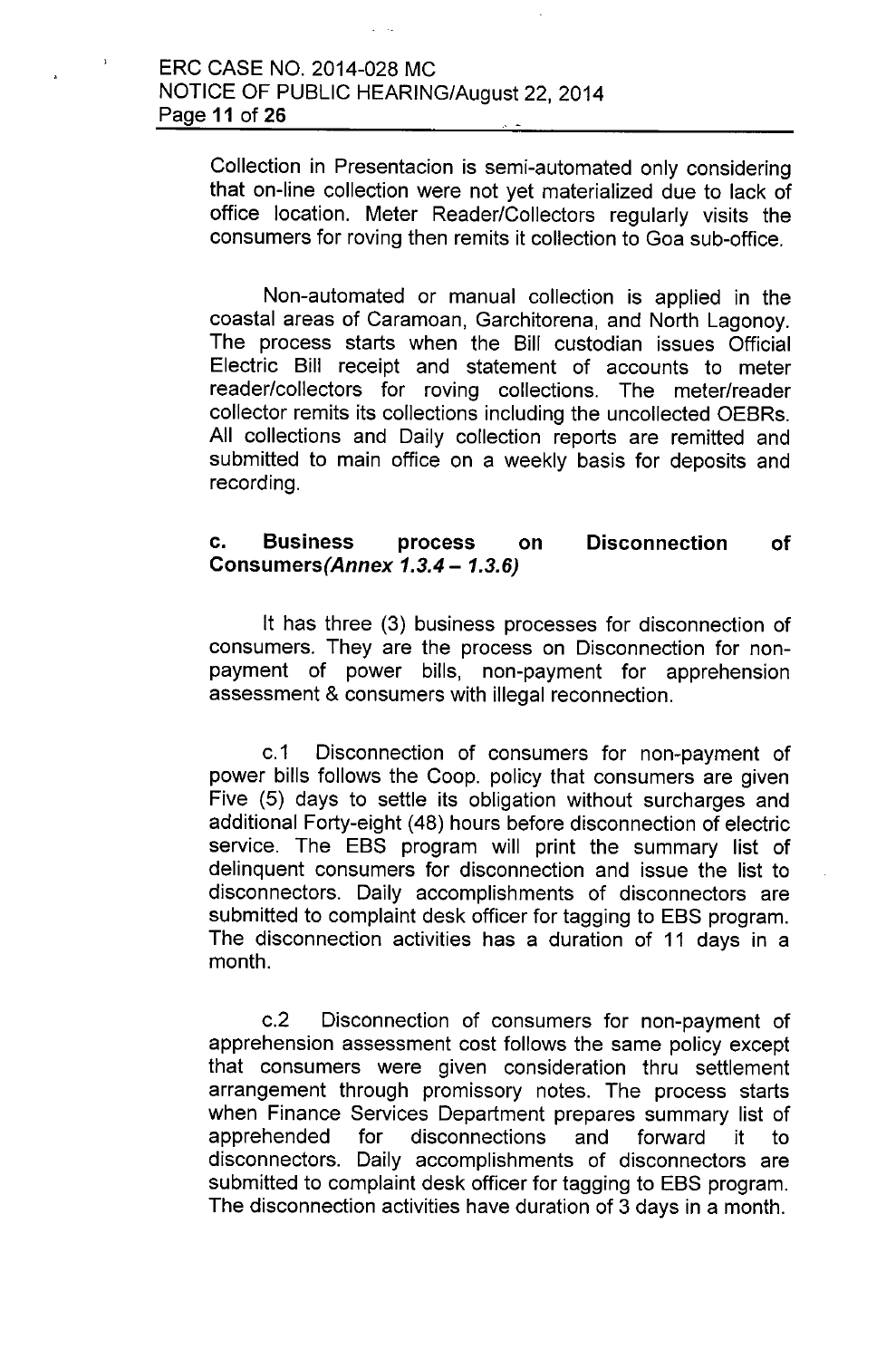c.3 Disconnected consumers are monitored every month and the policy of pull-out of meters of disconnected consumers thru Technical Services Department doing the task is applied. In case consumers were found out that he/she/it was an active consumer despite being disconnected per record, they automatically disconnect the electric service and pull-out the meters of consumer. The Financial auditors are responsible for verifying and validating the complaints of the consumers.

#### d. Business Process on *Consumers(Annex* 1.3.7 - 1.3.9) Reconnection of

It has three (3) business processes in terms of reconnection of consumers. They are process for reconnection for delinquent consumers, unregistered / illegal connection & apprehended consumers.

d.1 Upon payment of power bills & reconnection fee, the Internal Audit Department issues clearances and forward to Complaint desk officer for preparation of reconnection order and tagging to EBS. Reconnection Order was given to assigned lineman and executes the task. A monthly accomplishment of reconnection orders is submitted to Institutional Services Department.

d.2 In case consumers are found out to be unregistered or have an illegal connection. Consumers are directed to attend the Pre-membership Seminars & to accomplish necessary requirements. The Housewiring inspector will inspect the installations of consumers and submits report to MERO for encoding to EBS. The lAD, FSD, & TSD will issue clearances to the submitted applications. The ISO will prepare Service Drop Connections Order and assess the required fees based on approved rates and coop policy. Upon payment, MERO records and prepares summary of service drop connection order and forwards to COO. The TSD will execute the service drop connection order. All accomplished service drop connection order will be returned back to ISO for inclusion to the list of new members.

d.3 This process starts when the Billing section head makes an assessment on the power recoveries, penalties and reconnection fees of apprehended consumers. The Apprehended consumers are given consideration such as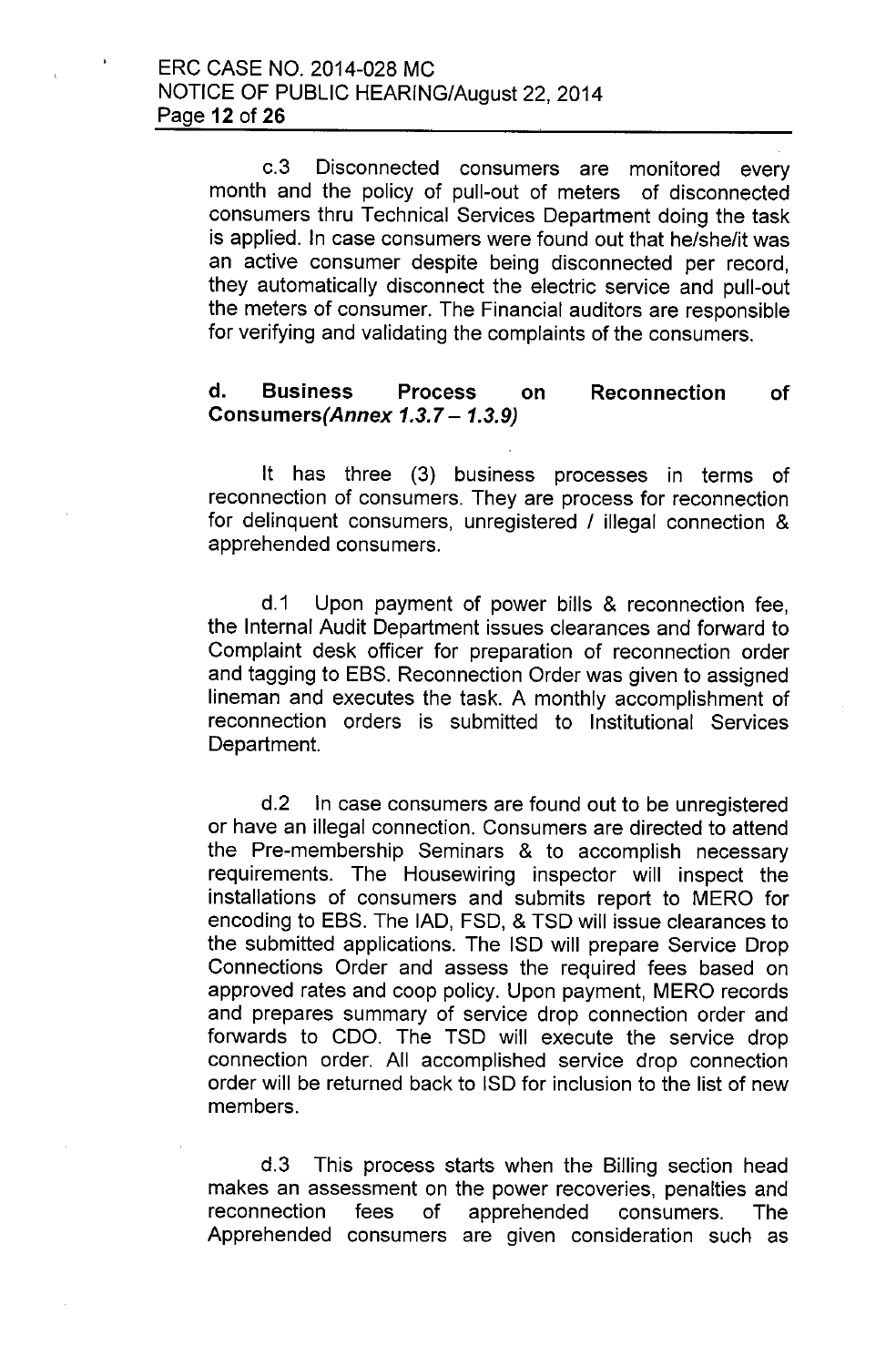settlement of 50% of total assessment cost and the balance is payable in six months backed up by promissory notes. Upon settlement, the lAD will issue clearance and forwards the same to CDO for preparation of reconnection order. The kWh meter will be calibrated first in case it is found defective. The TSD will execute the reconnection order and submits accomplishment reports to the CDO.

#### e. Business Process on New Service Connection *(Annex 1.3.10)*

The Institutional Services Department conducts Premembership Seminar every Friday of the week and issues application forms to interested applicants. The MERO evaluates, validates the completeness of submitted documents and makes schedules for house wiring inspection. The Housewiring Inspector will conduct inspection and submits report to MERO. The application is forwarded to FSD, lAD & TSD clearances. Thereafter, prepares service drop connection order and makes an assessment based on approved rates and coop policy. Upon payment, records and prepares summary of service drop connection order for tapping. The TSD executes the service drop connection order and submit accomplishment reports to ISD for inclusion to the list of new members.

#### f. Business Process on Procurement of materials for CAPEX and NON-CAPEX *(Annex* 1.3.11- 1.3.12)

It is following the EC Procurement Guidelines and Government Procurement Act in terms of purchasing of materials for Capital Expenditures and Non-Capital Expenditures. The process focused on Canvass for one million and bidding process for purchases of one million above.

f.1 For purchases of materials with a canvass cost of One (1) million and below, the concerned department/area office prepares requisition voucher and Job Order and forwards to Internal Audit for pre-audit. The Office of the general manager approves the requisition voucher and forwards to Purchaser for preparation of canvass. The purchaser prepares abstract of quotations with a minimum of three canvasses for Committee of Procurement reference. The purchaser prepares Purchase order including attachments with recommendation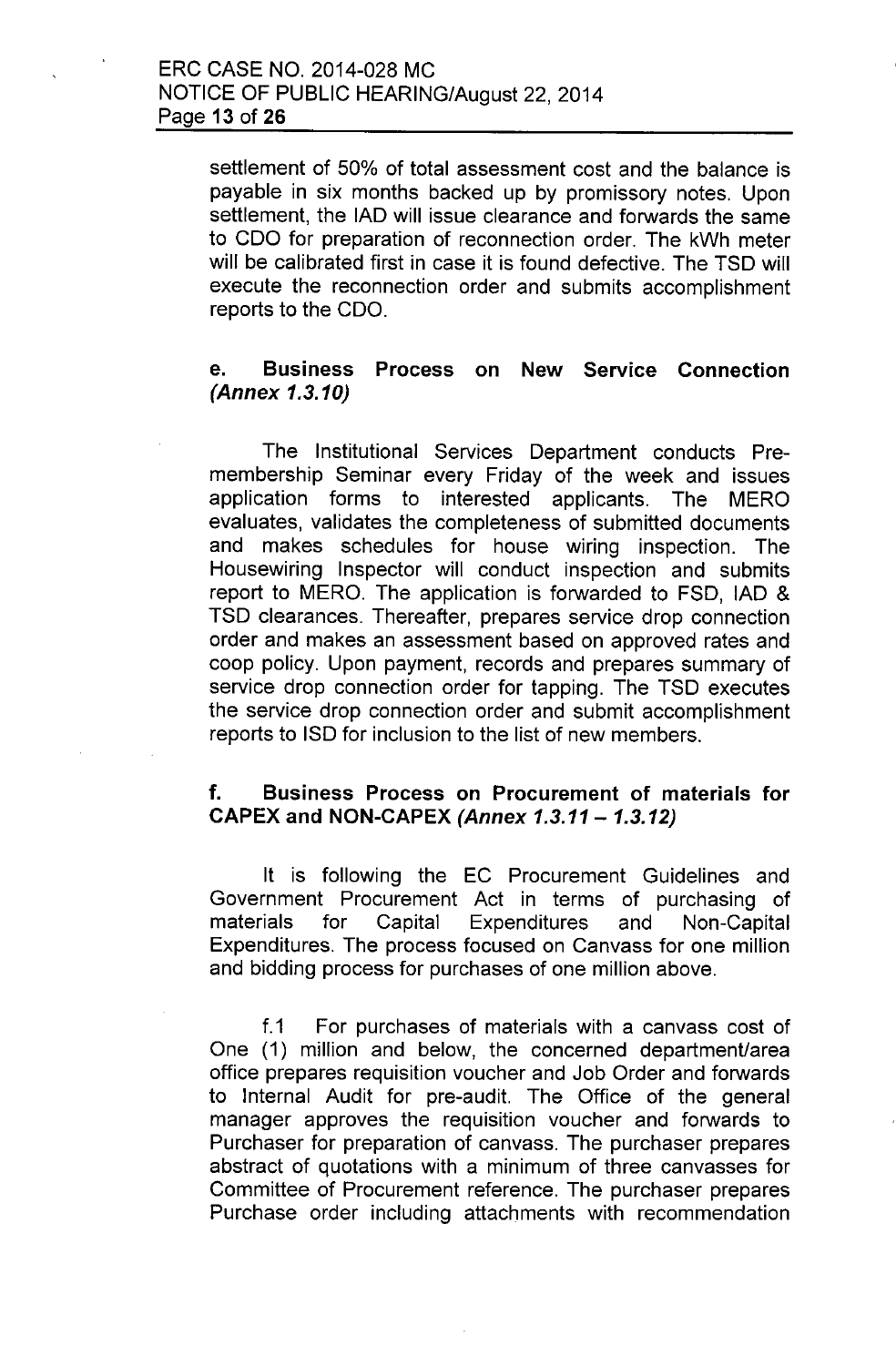from Finance Manager and forwards to Office of the General Manager for approval.

f.2 In case canvass is above One (1) million pesos, it follows same procedures of preparation and approval of Requisition voucher except that the RV is forwarded first to Procurement Bids & Awards Committee (PBAC). The PBAC prepares invitation to bids and publishes it to the General Circulation and conducts pre-bid & public bidding. All successful bids are evaluated by PBAC and submitted for recommendations to the General Manager. Upon review, the GM endorses it to the board for awarding of bids. The General Manager prepares notice of award and notice to proceed based on the board resolution. The ISO will prepare the contract or memorandum of agreement then preparation of Purchase order follows.

#### g. Business Process on Complaints of Member-Consumers (Annex 1.3.13 - 1.3.14)

This process describes how the complaints of consumer are dealt with. It includes business on complaints of member consumer for non-receipt of statement of account & unbilled kWh meters, and complaints for over/under read of readings.

g.1 The Complaint Desk Officers endorse the consumer to Consumer & Collection welfare desk officer with complaint on non-receipt of statement of account. He will verify from the EBS program & meter reading sheet if he/she has a billing. In case the complainant has a billing, he will print new receipt and inform the consumer about his/her bill including due and disconnection date.

In case he/she has no billing and no kWh meter reading upon reviewing of meter reading sheets, he will prepare a list of all unbilled consumers and issue to meter reader. Upon reading, MRS is submitted to billing section for additional billing. The procedures for meter reading of consumers including distribution of statement of accounts will follow.

g.2 The Complaint Desk Officer endorse the consumer to Consumer & Collection welfare desk officer with complaint for over and under read meters. He will assign meter reader to re-read the meters. In case there is an error, he will prepare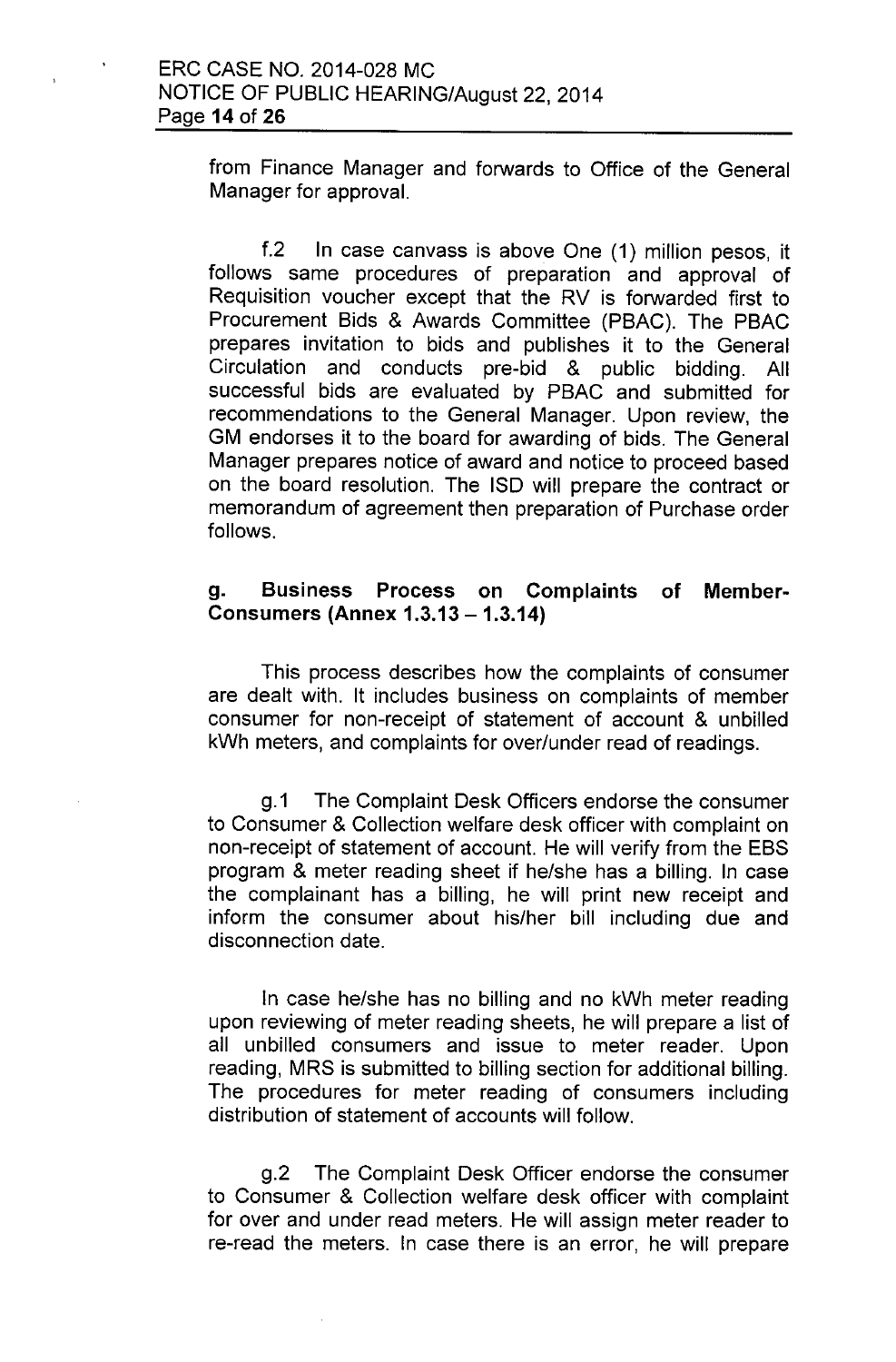request for adjustments from the billing section head. Summary of request for adjustments from the General Manager is submitted in batch for approval. Upon approval, adjustment of bill in the EBS Program is made and distributed to consumer.

#### h. Business Process on Complaints on Power *Outages(Annex 1.3.15)*

Upon receipt of complaints from consumers for power outages, the COO will prepare service memorandum and informs the lineman on-duty for immediate action. All accomplished service memorandum is returned to COO and prepare report monthly and quarterly for ERC compliance.

#### i. Business Process on Issuance and Returned of Electrical *Materials(Annex 1.3.16)*

The Foreman/lineman prepares the requisition materials needed for their daily activities and are submitted to TSD Manager for approval. The Warehouseman receives the request, before issuances verification of record will be made if the requisitioner has previous issuances. If yes, the warehouseman will require first the requisitioner to return any unused and salvage materials from their previous activities and prepares Material Credit Ticket (unused and defective materials) and Material salvage Ticket (dilapidated materials). If cleared already, he will release the materials based on the approved RM. He will prepare Material Charge Ticket and post it to his Bin cards. Materials Charge Ticket, Material Returned Ticket and Material Salvage Ticket are submitted to FSD monthly for recording purposes.

### j. Business Process on Delivery of *Materials(Annex* 1.3.17)

The warehouseman receives delivered materials from Suppliers and contractors. The Technical Auditor conducts inspection, pre-audit of documents, and assures that the delivered materials are in accordance with the required specification and standards mentioned in the Purchase order. The warehouseman prepares the General Receiving Report (GRR) and submits the same including the Sales invoice & Delivery receipt for ISO Manager's approval. The GRR are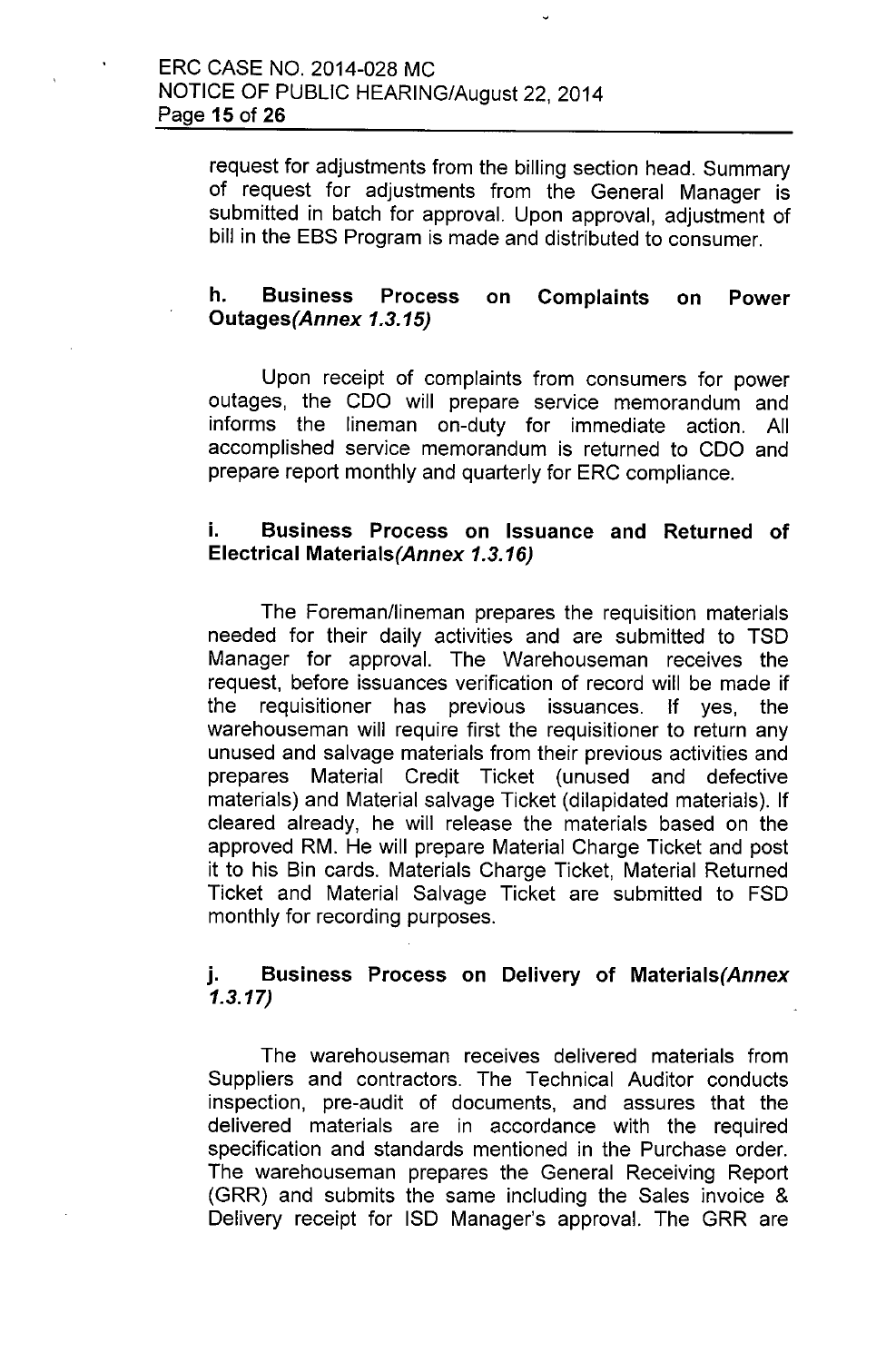forwarded to Finance Services Department for scheduling of payments and recording purposes.

### k. Business Process on Replacement of Distribution Transformer *(Annex 1.3.18)*

All dismantled damaged and overloaded Distribution Transformers are forwarded to the Warehouse. They are then forwarded to Rewinder for check-up. If the damage Transformer is repaired, it will be returned to the Warehouse and issued Material Credit Ticket. If not returned to the Warehouse, Material Salvage ticket will be issued. All MCT's MCRT's, and MST's are submitted weekly to the FSD for costing and recording.

### I. Business Process on Construction/Rehabilitation of Distribution Lines(Annex 1.3.19)

The process starts on the identification of Lines for Rehabilitation and Upgrading. The concerned personnel will conduct an ocular inspection and prepare staking sheets, bill of materials and material cost estimates. Rehabilitation is to be included first in the work plan and work schedules. Procedures for purchasing of electrical materials, issuances and returned of electrical material follows.

### m. Business Process on Construction and Extension of Distribution Lines(Annex *1.3.20)*

Government agencies such MTO or Barangay councils submit request through Resolution for extension of lines in their area to the General Manager. The GM forwards the request to TSD for inspection. The LRESH conducts ocular inspections and secure right of way agreement. Preparations of staking sheets follow and submit the report to OGM for approval. Upon approval, it will be included in the ICPM or Annual work plan and forwarded to NEA for evaluation and approval.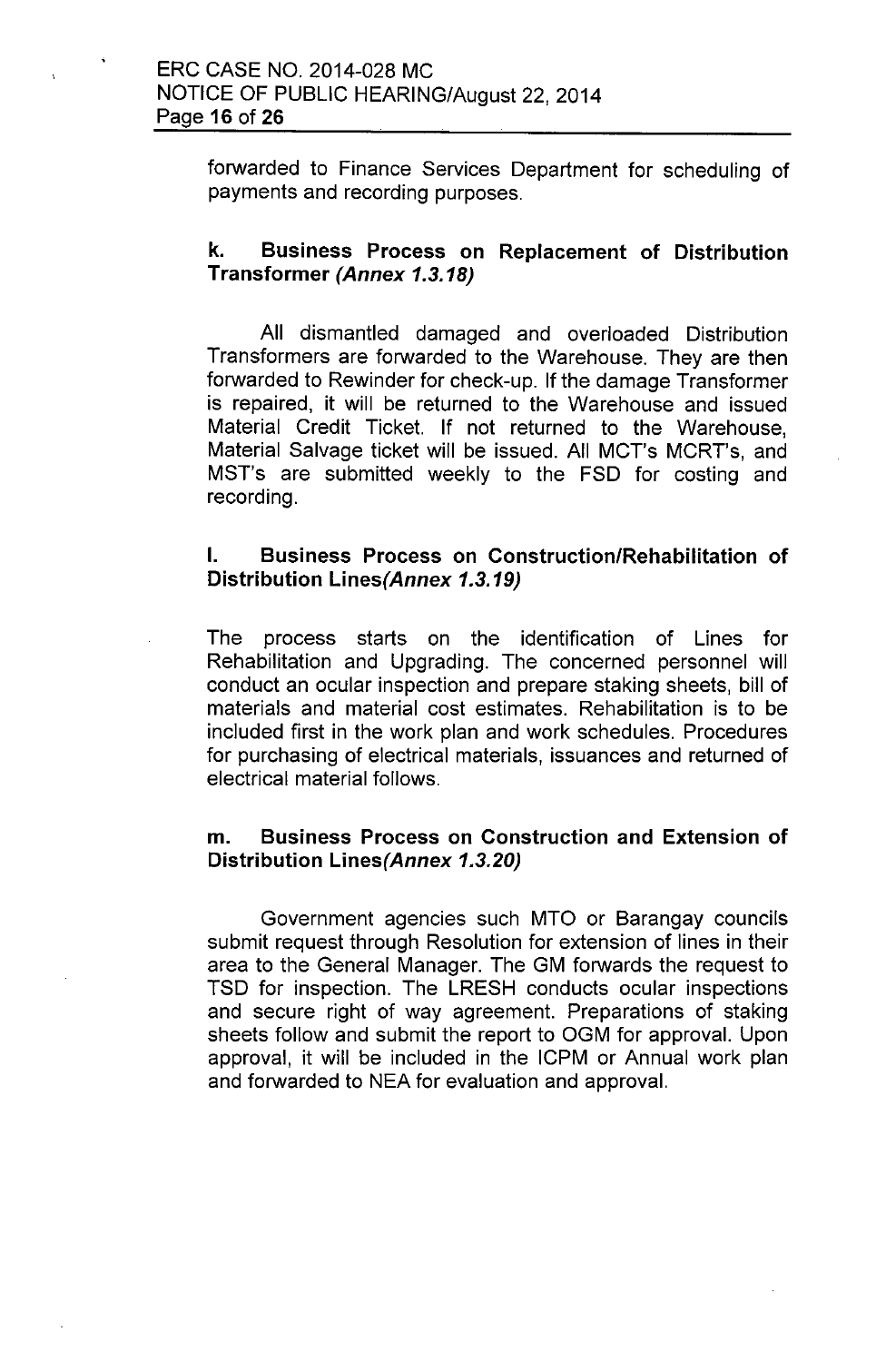#### **SECTION 2 DETAILS OF BUSINESS SEGMENTS**

#### **Section 2.1 THE BUSINESS SEGMENTS**

It currently adopts the Distribution and Related Activities Business segments which covers four (4) segments namely: (1) Distribution Services business segments; (2) Distribution Connection Services business segments; (3) Regulated Retail Services business segments; and (4) Regulated Businesses business segments.

However, it will also apply or undertake additional three (3) business segments in case there is an occurrence of such related activities in the future, namely: (5) Last Resort Supply (LRS); (6) Wholesale Aggregation (WA); and (7) Non-regulated Retail Services Business Segment (NRS);

The organization structure of its Distribution and Related Activities Business segments is as follows:



Under the Distribution Services (OS) Business Segment, it conducts the following activities:

- (a) Conveyance, control, monitoring and safe operations of electricity through a Distribution System;
- (b) Ancillary services using assets which form part a Distribution System;
- (c) Planning, maintenance, augmentation, and operation of a Distribution System;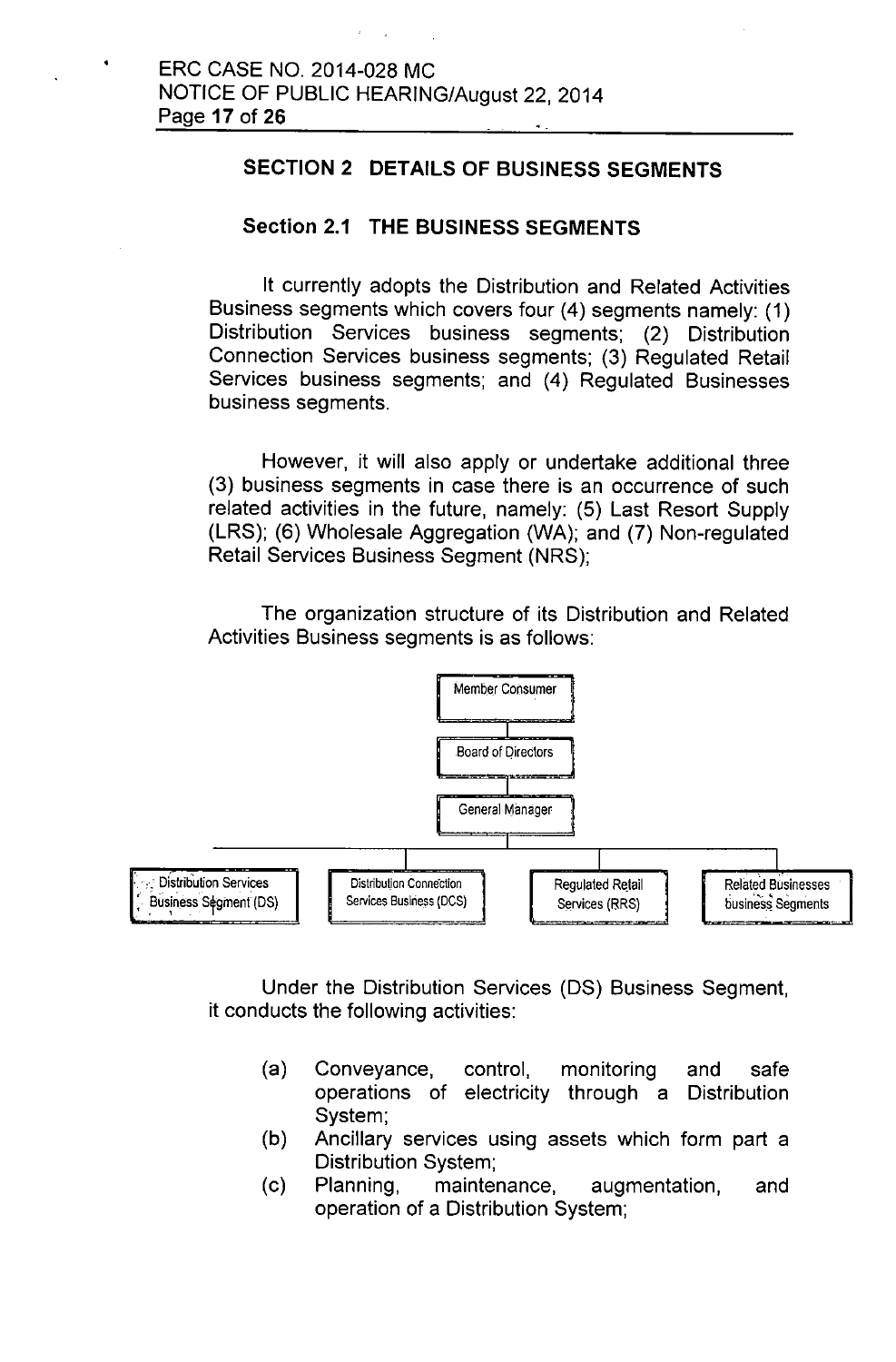- (d) Installation, commissioning, testing, repair, maintenance and reading of WESM - related meters that are also used to measure the delivery of electricity to end-users or other customers; and
- *(e)* Billing, collection and the provision of customer services that are directly related to the delivery of electricity to end-users or that relate to the connection of such persons to a Distribution System.

Herein under is the organizational structure of its OS Business Segment, to wit:



Under the Distribution Connection Services (DCS) Business Segment, it conducts the following activities:

- (a) Provisions of capability at each Connection Point to a Distribution System to deliver electricity to or take electricity from the Connection point, and the conveyance of electricity:
	- (i) Facilities of persons which are directly connected to the Distribution System to the Connection Point; or
	- (ii) Connection Point to the facilities of persons which are directly connected to the Distribution system;
- (b) Planning, installation, maintenance, augmentation, testing and operation of Distribution Connection Assets; and
- (c) Provisions of other services that support any of the above services.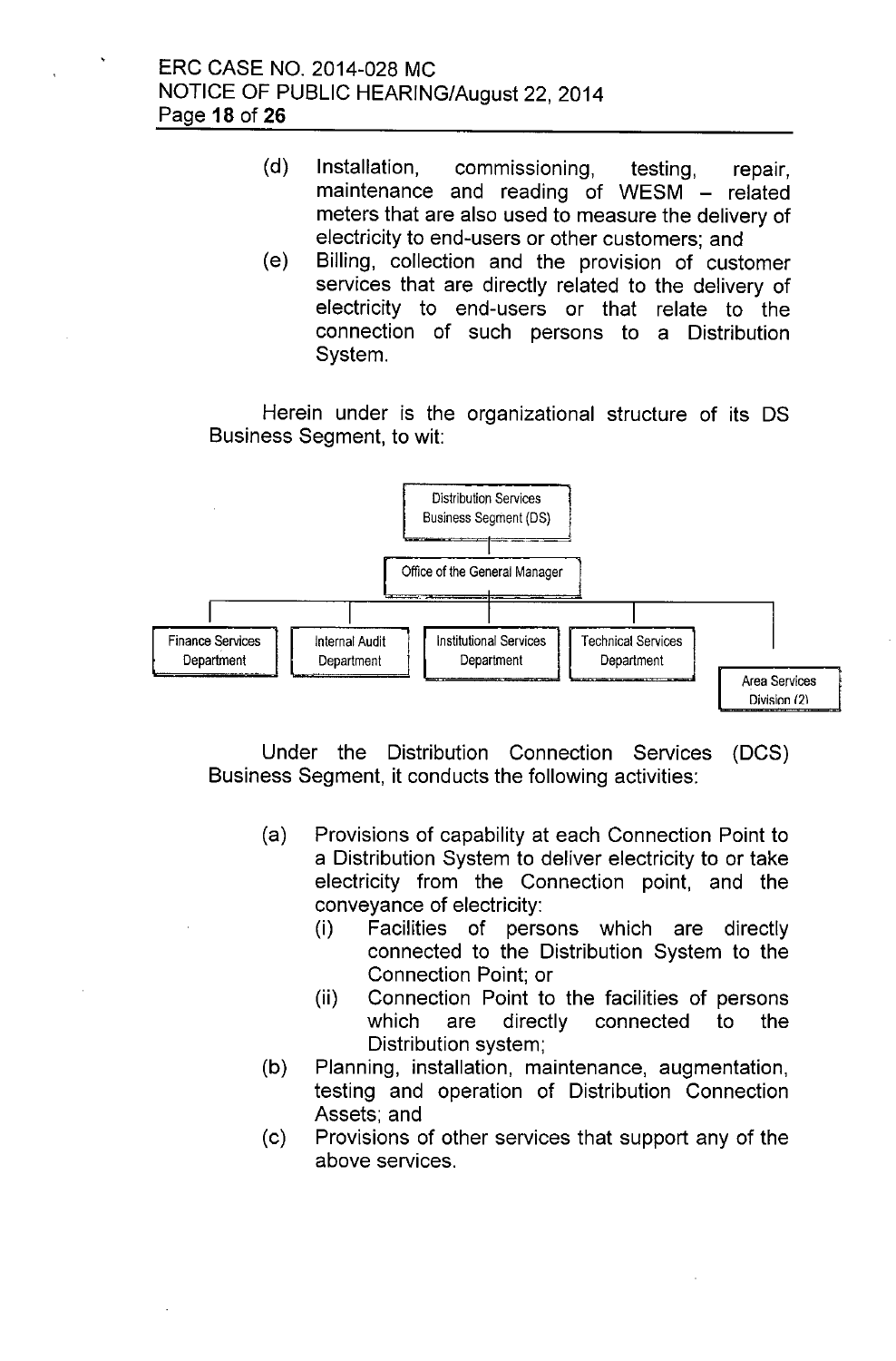#### ERC CASE NO. 2014-028 MC NOTICE OF PUBLIC HEARING/August 22, 2014 Page **19 of 26**

Herein under is its organizational structure of the DCS Business Segment, to wit:



Under the third business segment which is the Regulated Retail Services (RRS) Business Segment, it sells electricity to end-users and conducts the following activities:

- (a) Billing, collection and the provision of customer services to such end-users in their capacity as electricity consumers;
- (b) Energy trading (including the purchase of electricity and hedging activities) undertaken in connection with the sale of electricity to end-users who are included in the Captive Market; and
- (c) The sale of electricity to end-users who are included in the Captive Market.

RRS also carry the provision, installation, commissioning, testing, repair, maintenance and reading of meters that are used to measure the delivery of electricity to end-users who are included in the Captive Market.

Herein under is the organizational structure of the Regulated Retail Services (RRS) Business Segment of applicant CASURECO IV, to wit:

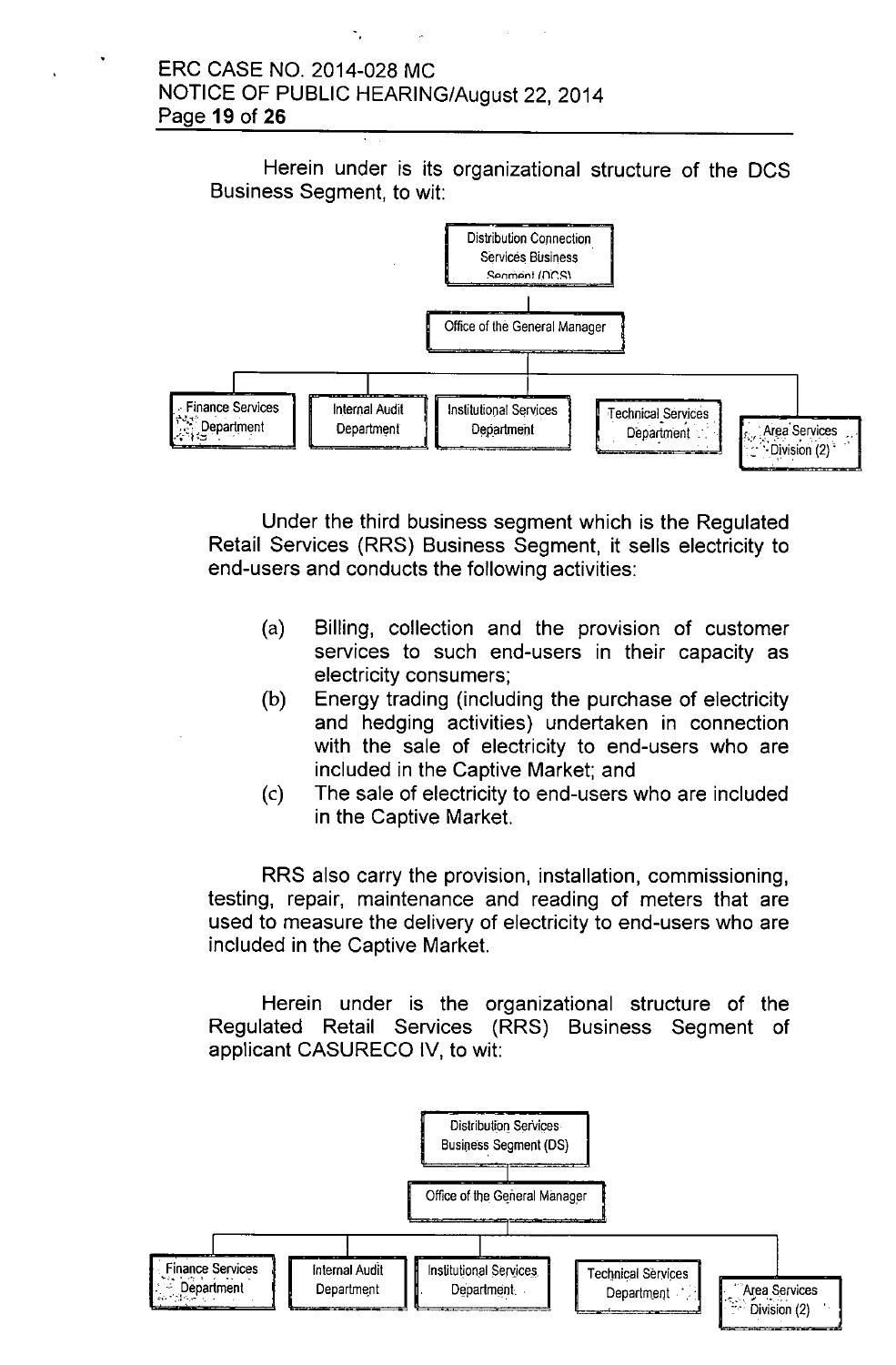Under the forth business segment which is the Related Businesses (RB) Business Segment, applicant CASURECO IV conducts the following activities:

- (a) Electricity related services, such as the construction and maintenance of customer installations, pole relocations of both private and government businesses; and
- (b) Non-electricity related services like Pole rentals to private business establishments such as cable tvs and Bayantel.

Herein under is the organizational structure of the Regulated Businesses (RB) Business Segment of applicant CASURECO IV, to wit:



Please refer to Section 4 of applicant CASURECO IV's BSUP on the Description of Separation as well as its Business Processes attached hereto and marked as Annexes "1.3.1" to "1.3.20"

Under the fifth business segment which is the Last Resort Supply (LRS) Business Segment, it is applicant CASURECO's primordial obligation to ensure that it will continue to supply adequate electricity to its customers, Under this segment, applicant CASURECO IV provides for provision on billing, collection and basic customer services,

Under the sixth business segment which is the Wholesale Aggregation (WA) Business Segment, this segment comprises the provision of purchasing electricity in bulk and selling the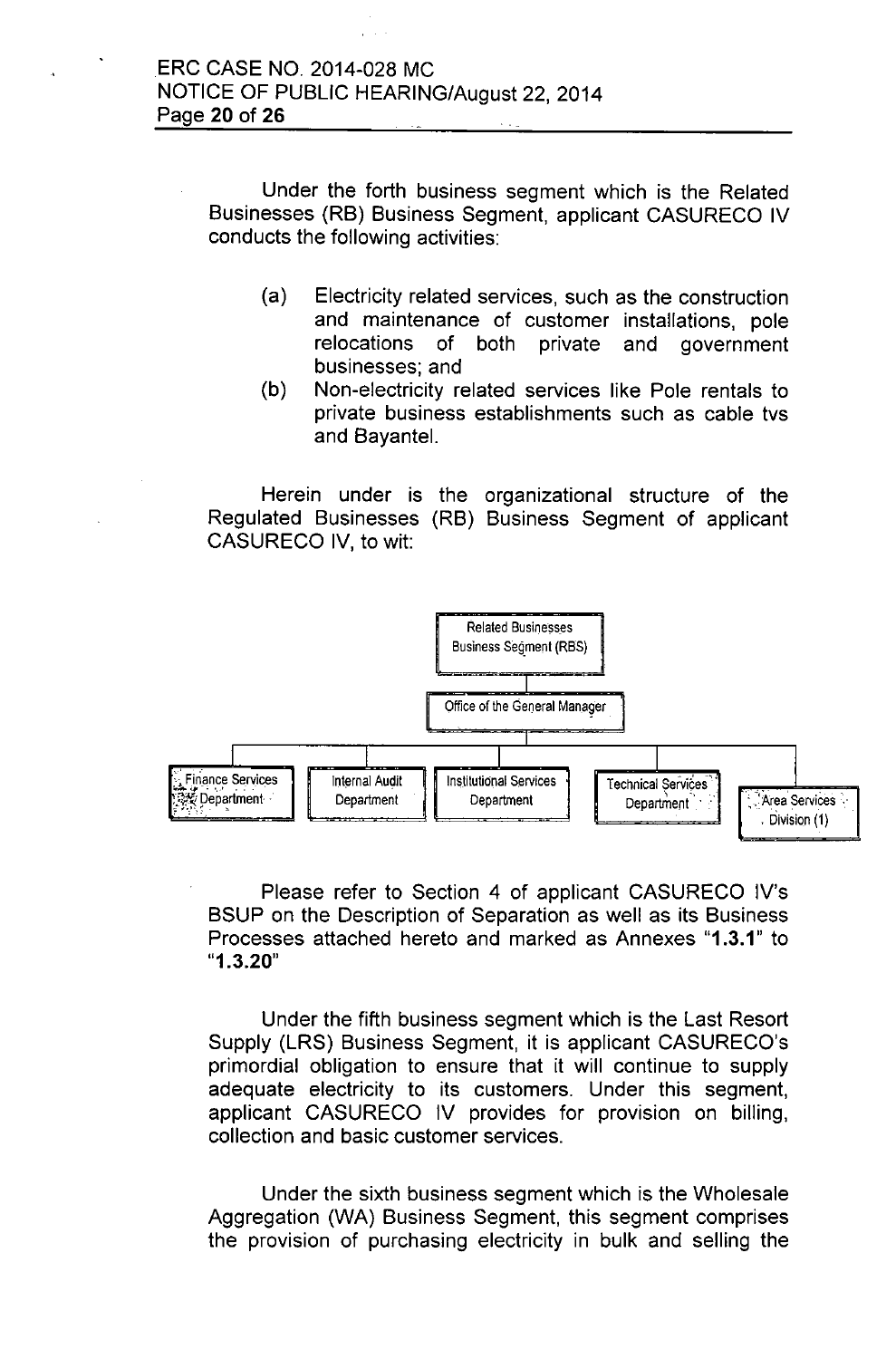same to other Distribution Utilities. Under this segment, applicant CASURECO IV provides for provision on billing, collection and basic customer services.

Under the seventh business segment which is the Nonregulated Retail Services (NRS) Business Segment, this segment comprises the provision of non-regulated retail services provided by Distribution Utilities such as the sale of electricity to end-users who are included in the contestable market or other customers who are not end-users. Under this segment, applicant CASURECO IV conducts the following activities:

- a. Billing, collection and the provision of customer services to such end-users in their capacity as electricity consumers or to such other customers in their capacity as purchasers of electricity;
- b. Energy trading (including the purchase of electricity and hedging activities) undertaken in connection with the sale of electricity to end-users who are included in the contestable market or to other customers who are not end-users; and
- c. The sale of electricity to end-users who are included in the contestable market or to other customers who are not end-users.

Non-regulated retail services also comprise the provision, installation, commissioning, testing, repair, maintenance and reading of meters that are used to measure the delivery of electricity to end-users who are included in the contestable market or to other customers who are not end-users.

Under the eighth business segment which is the Related Businesses Business Segment, this Segment comprises the provision of all other services, and the carrying out of all other activities, that utilize distribution assets, facilities or staff (not being services or activities referred to elsewhere in this Sect. 4.4), including:

a. Electricity related services, such as the construction and maintenance of customer installations, pole relocations of both private and government businesses; and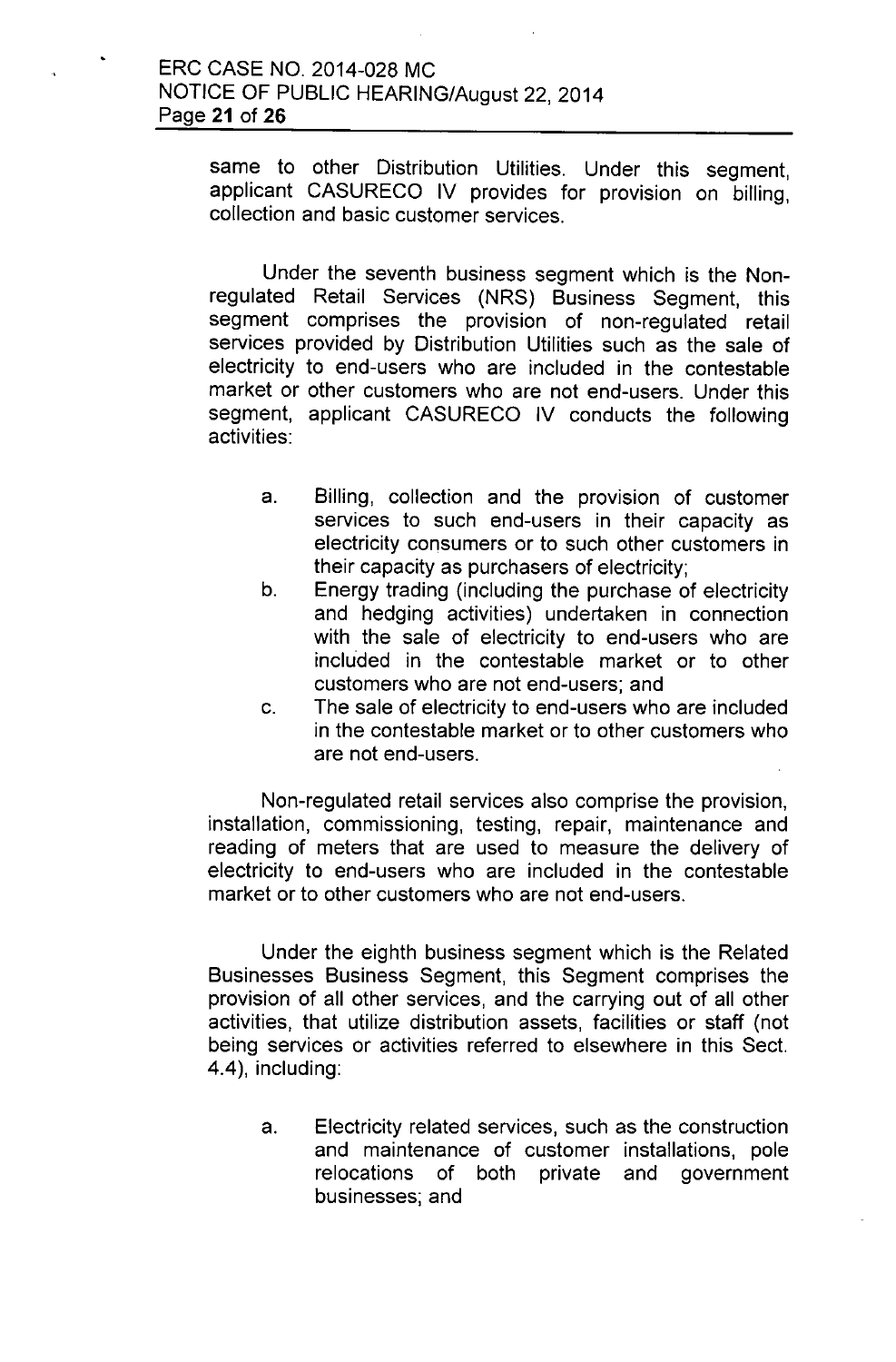b. Non-electricity related services like Pole rentals to private business establishments such as cable tvs and Bayantel.

#### **Section** 2.2 **SEGREGATION OF EMPLOYEES**

As part of the BSG requirements, all its personnel must be segregated based on the Organizational structure and its individual job descriptions.

Segregation of employees covers only to Four (4) Business segments which it currently adopted, namely, Distribution Services Business segments, Distribution Connection Services business segments, Regulated Retail Services Business segments, Related Businesses business segments. The other additional three (3) segments were not considered during segregations. As to the Number of Personnel according to the Business segments, it currently adopts, to wit:

|                                                 | No. of    |
|-------------------------------------------------|-----------|
| <b>Business Segment</b>                         | Personnel |
| <b>Distribution Activity</b>                    |           |
| a. Distribution Services Business Segments (DS) | 70        |
| b. Distribution Connection Services Business    |           |
| Segments (DCS)                                  | 24        |
| c. Regulated Related Services (RRS)             | 65        |
| d. Related Business Services (RB)               | 12        |

Segregation of employees will serve as an allocation factor of the cost incurred by it during the business operations,. In case of sharing of manpower by more than one business segments, the salaries, benefits, and all other allowances forming part of their total compensation shall be allocated depending on the weight of time and activities spent in the business segment.

#### **Section** 2.3 **DESCRIPTION OF ASSETS**

It has adapted the Philippine Accounting Standard for the definition or description of assets as the economic resources controlled by it as a result of past transaction or events and from which future economic benefits may be obtained based on the business segments. Thus, it uses its assets and allocates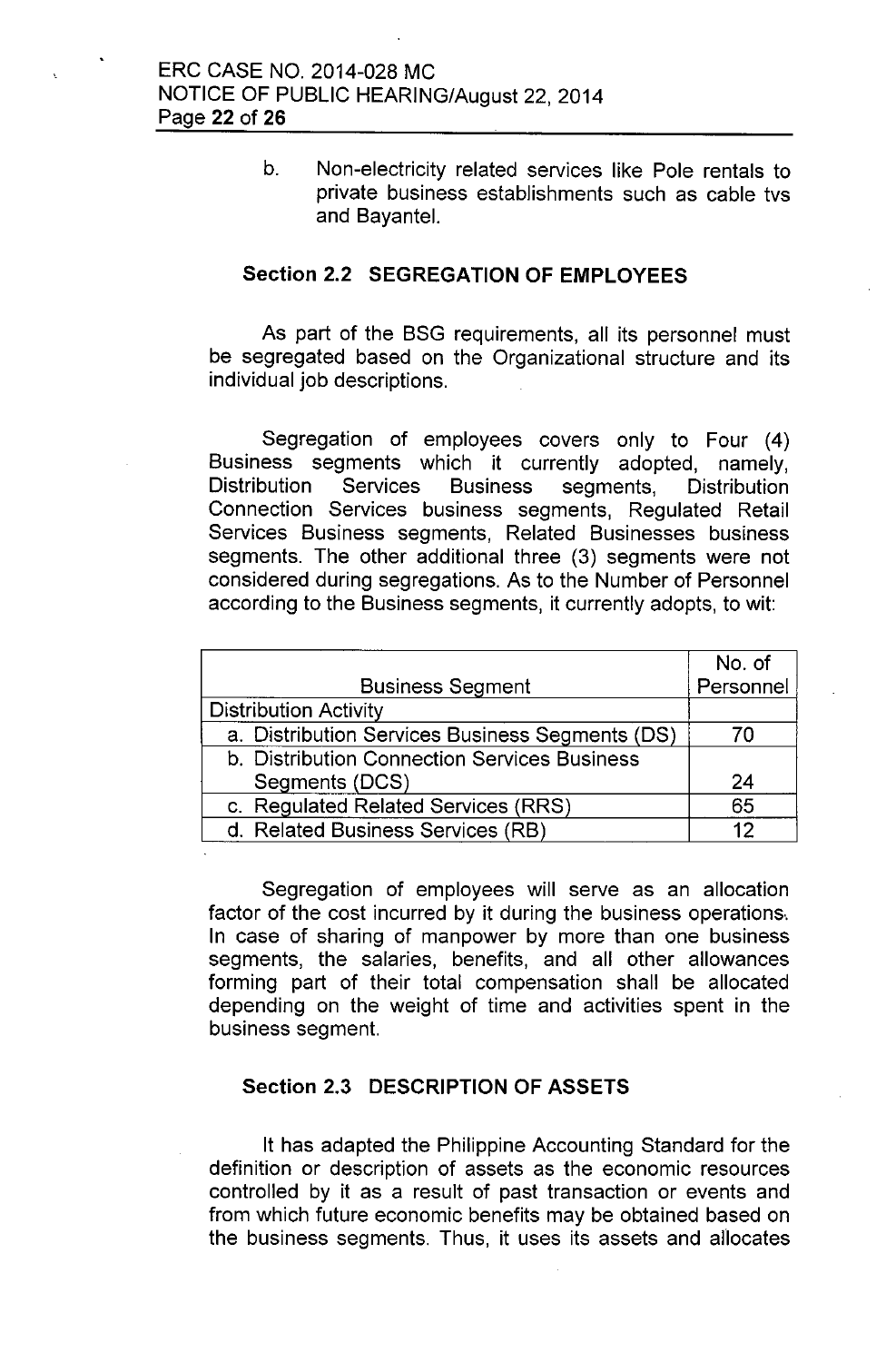the same to the different business segments based on the allocation principles defined in the approved Accounting Cost Allocation Manual (ACAM) for its operations.

#### **SECTION 3 ACCOUNTING SEPARATION**

CASURECO IV has intended to present its financial statements under the following frameworks, concepts, characteristics and assumptions such as understandability, relevance, reliability, comparability, materiality, consistency, going concern, accruals and others mentioned in the approved ACAM. It has applied the provisions as provided in  $IAS$  1-Presentation of Financial Statements as deemed applicable under the regulatory environment set for the distribution utilities (DUs) by the Regulators.

To achieve an effective accounting separation, aside from the compliance with the approved ACAM, CASURECO IV will adopt the Memorandum Circulars issued by National Electrification Administration.

### **SECTION 4 DESCRIPTION OF SEPARATION**

CASURECO IV will undertake the seven (7) Business segments under the Distribution and Related Activities Business segments. However, the Business separation as to segregation of employees will center only on the Four (4) segments that CASURECO IV has currently adopted namely; Distribution Services business segments, Distribution Connection Services business segments, Regulated Retail Services business segments & Related Businesses business segments. Likewise, separation focuses only to the actual number of personnel employed with approved plantilla positions.

In the separation of CASURECO IV's employees and assets, it presented a diagrammatic and flowchart presentation of the following:

- 1. General Structure of Business Segment;
- 2. Detailed Structure of Business Segment; and
- 3. Detailed Structure per Department.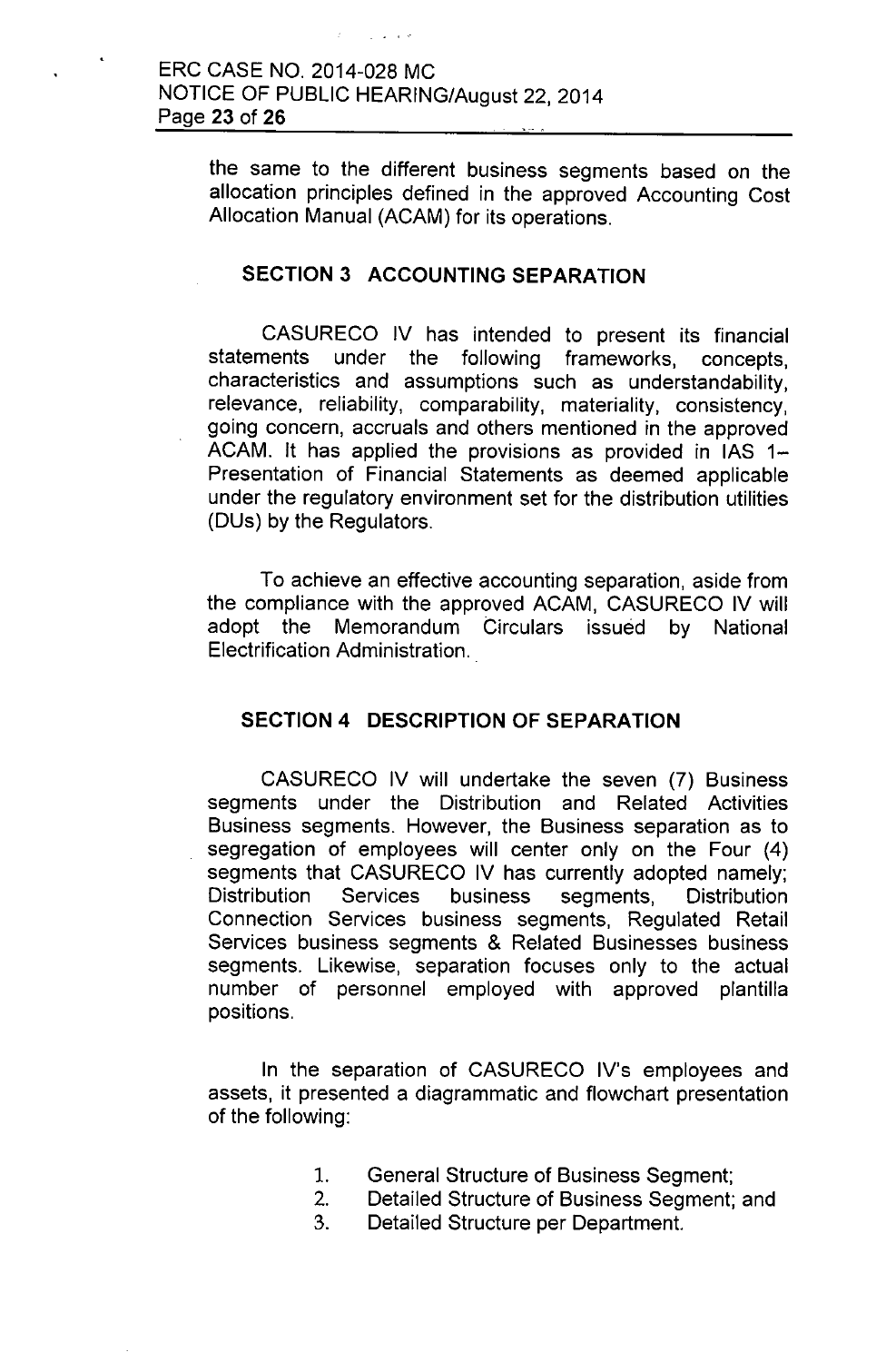### **SECTION 5 MILESTONES AND HIGHLIGHTS**

CASURECO IV continuously explores, develops and adapts current programs to attain its mission to provide efficient, adequate and reliable electric service at the most reasonable cost towards customer satisfaction and with an emphasis on the growing demand brought by the EPIRA Law. Among these activities were focused on workforce, technology advancement, and improvement on operation/distribution lines.

### **SECTION 6 CODE OF CONDUCT FOR COMPETITIVE RETAIL MARKET PARTICIPANTS**

CASURECO IV embraces and shall comply with the Resolution No. 31 series of 2006 so called the Code of Conduct for Competitive Retail Market Participants (referred hereafter as "Code") as promulgated by the Energy Regulatory Commission.

CASURECO IV will strongly support and comply with the provisions set forth for the attainment of the objectives of the Code as provided in Article I, Section 1, to wit:

- 1. To protect customers and promote consumer confidence in retail electricity through the establishment of standards of behavior for marketing electricity;
- 2. To promote honesty, fairness and transparency in the disclosure of information to Customers; and
- 3. **To** ensure that there would be nondiscriminatory access to regulated services and no preferential treatment by a Distribution Utility (DU) of its Local and Affiliated Retail Electricity Supplier (RES) in marketing and providing electricity services in the DU's franchise areas well as with the laws, rules and regulations relating to the sale of electricity to Customers.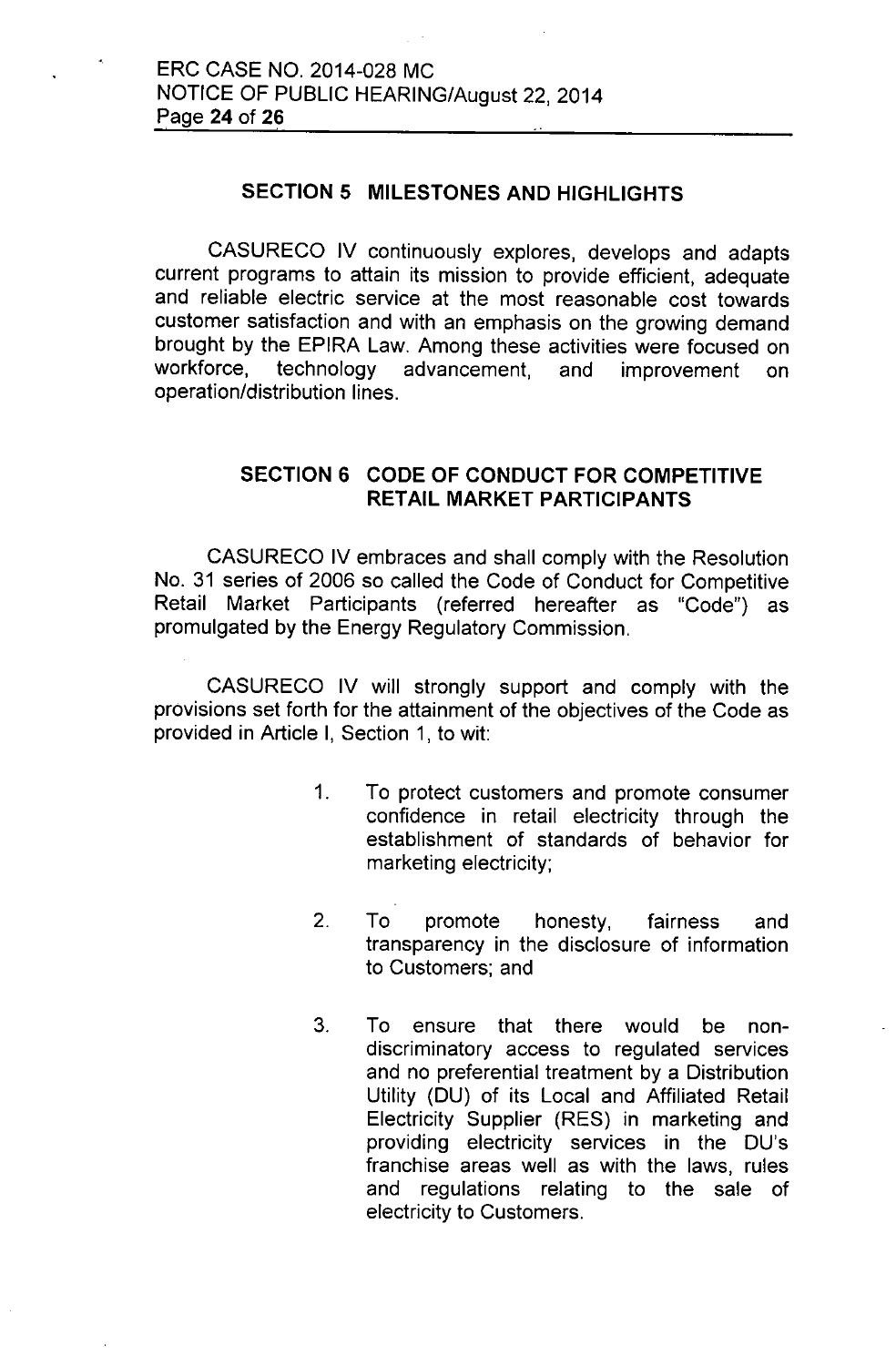•

- 11. Pursuant to the rules, before the formal filing of this Application with the Honorable Commission, several prefiling conferences were conducted with the concerned personnel of the Honorable Commission for the purpose of determining the completeness of the supporting documents attached to this Application;
- 12. In compliance with the requirements, attached to this Application is the Audited Financial Statements of applicant CASURECO IV for the years 2011 and 2010 marked as Annex "F" of the BSUP',
- 13. In compliance with the requirements, applicant CASURECO IV submitted the printed, as well as electronic copies of its proposed BSUP. The electronic files are made integral parts hereof and marked as Annex "F"; and
- 14. Finally, it prays that instant application be approved after due notice and hearing hereof.

The Commission has set the application for jurisdictional hearing, expository presentation, pre-trial conference and evidentiary hearing on September 30, 2014 (Tuesday) at two o'clock in the afternoon (2:00 P.M.) at the ERC Hearing Room, 15th Floor, Pacific Center Building, San Miguel Avenue, Pasig City.

All persons who have an interest in the subject matter of the proceeding may become a party by filing, at least five (5) days prior to the initial hearing and subject to the requirement of the ERC Rules of Practice and Procedure, a verified petition with the Commission giving the docket number and the title of the proceeding and stating: (1) the petitioner's name and address; (2) the nature of petitioner's interest in the subject matter of the proceeding, and the way and manner in which such interest is affected by the issues involved in the proceeding; and (3) a statement of the relief desired.

All other persons who may want their views known to the Commission with respect to the subject matter of the proceeding may file their opposition to the application or comment thereon at any stage of the proceeding before the applicant concludes the presentation of its evidence. No particular form of opposition or comment is required, but the document, letter or writing should contain the name and address of such person and a concise statement of the opposition or comment and the grounds relied upon.